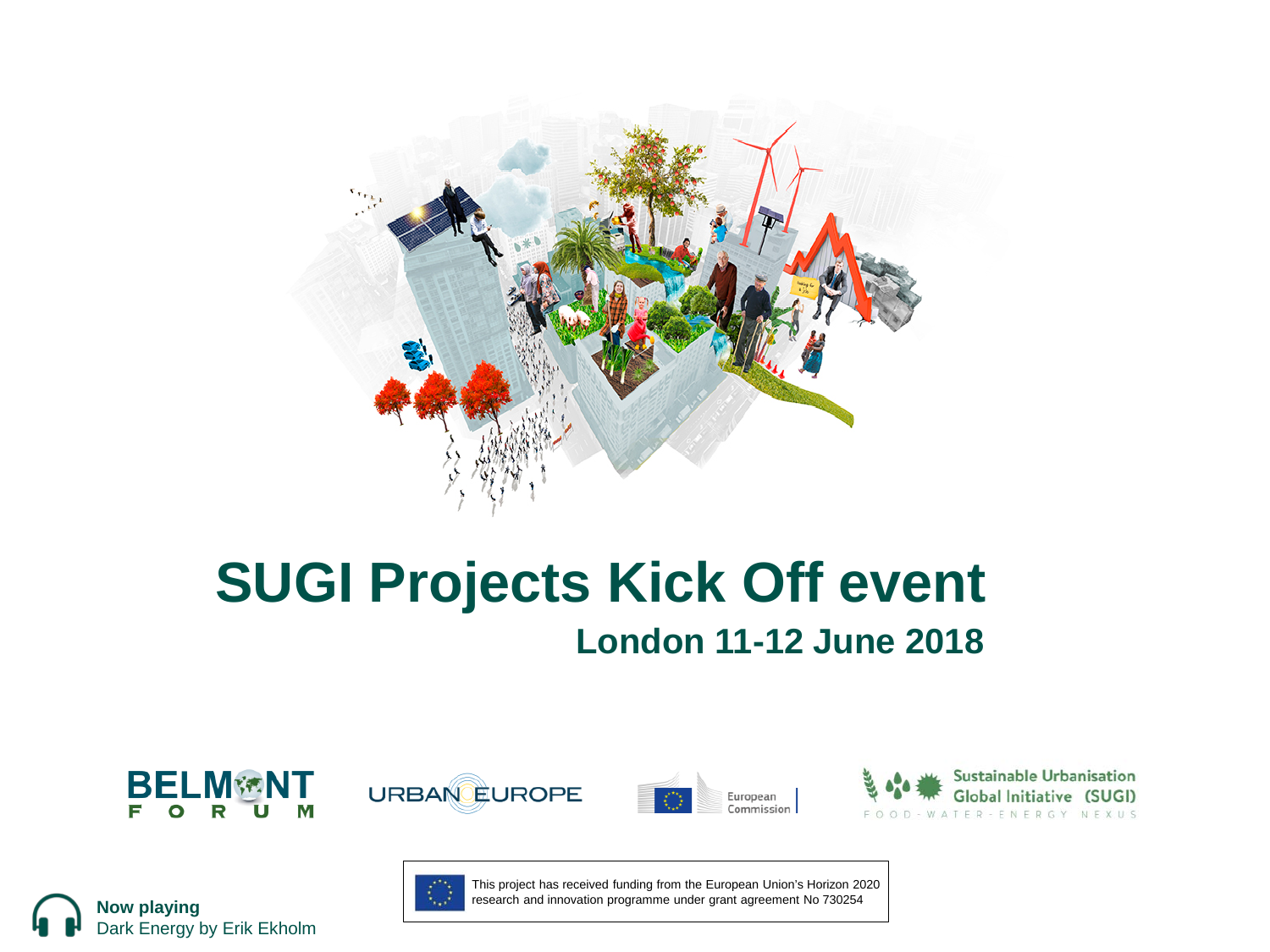#### **Welcome**

#### Moderator James Taplin, Innovate UK

**Wifi** wallacespace **password** youarewelcome

**Twitter**  #suginexus









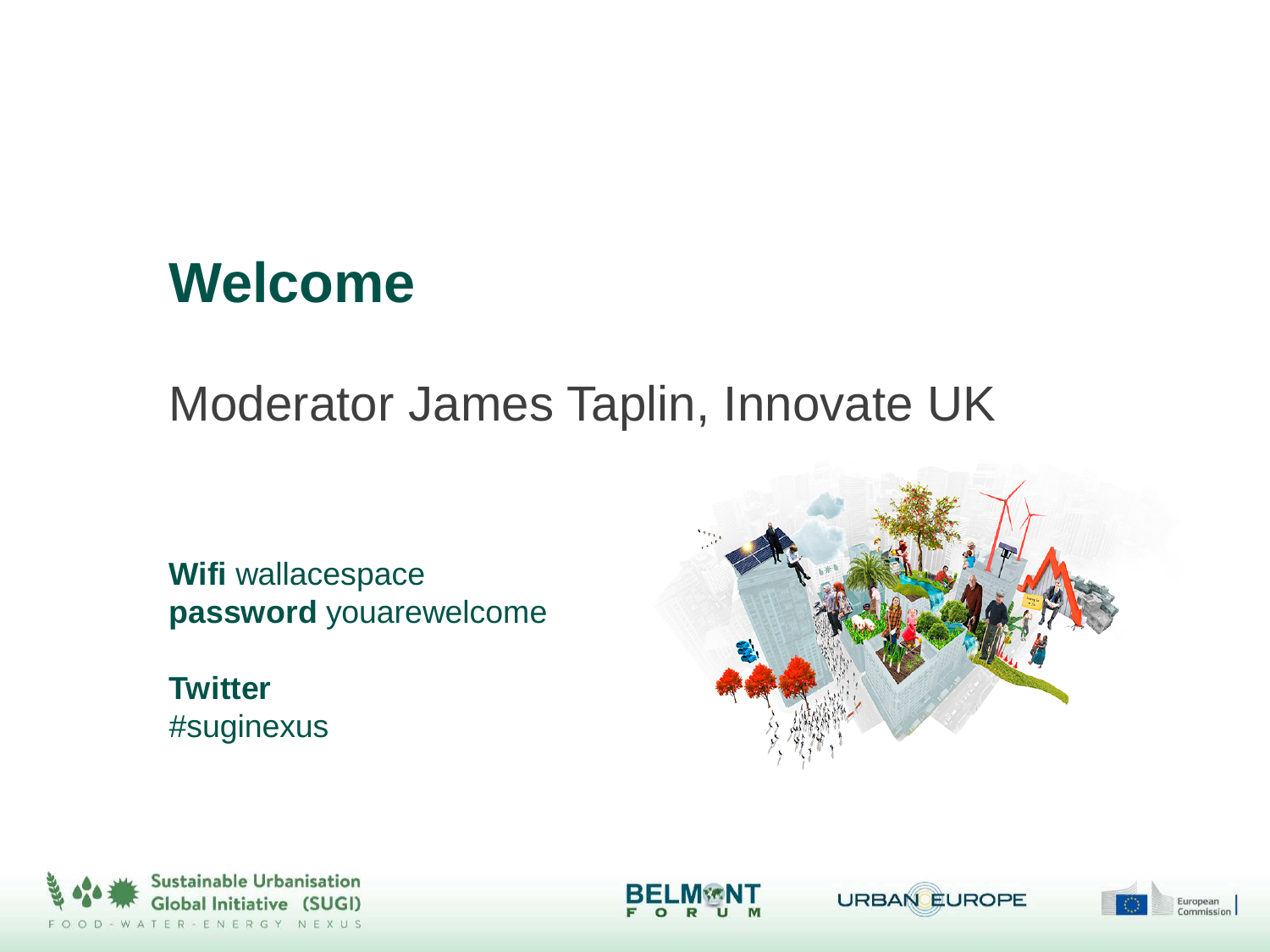

13.00 Welcome and introduction

14.00 A cavalcade of projects

14.45 Coffee Break with poster session

15.30 Workshop Investigating FWE Nexus approaches

17.30 End of first day – drinks and snacks







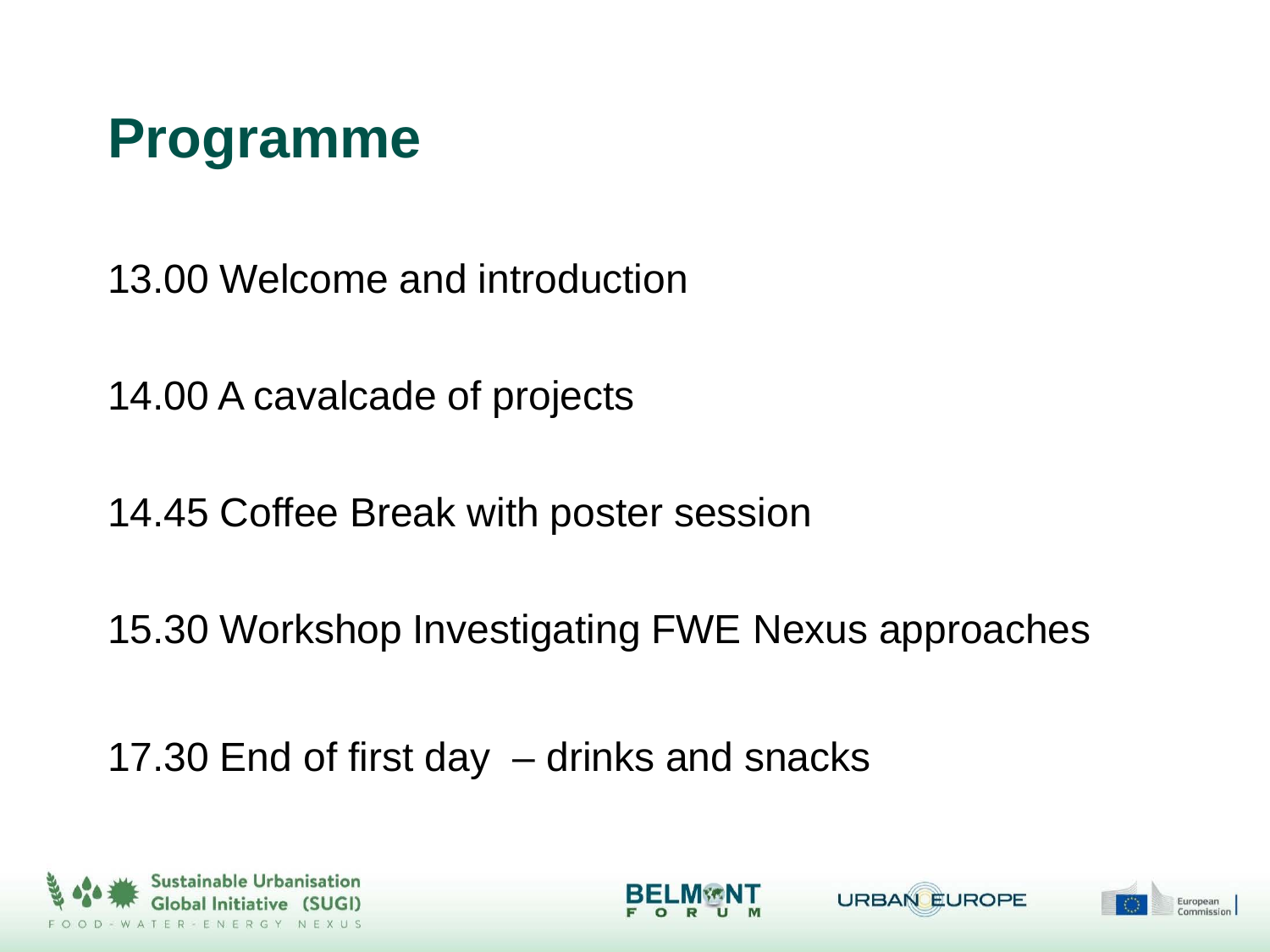### **Mentimeter**

- Use your smart phone or tablet
- Go to **www.menti.com** and use the code **18 55 97**









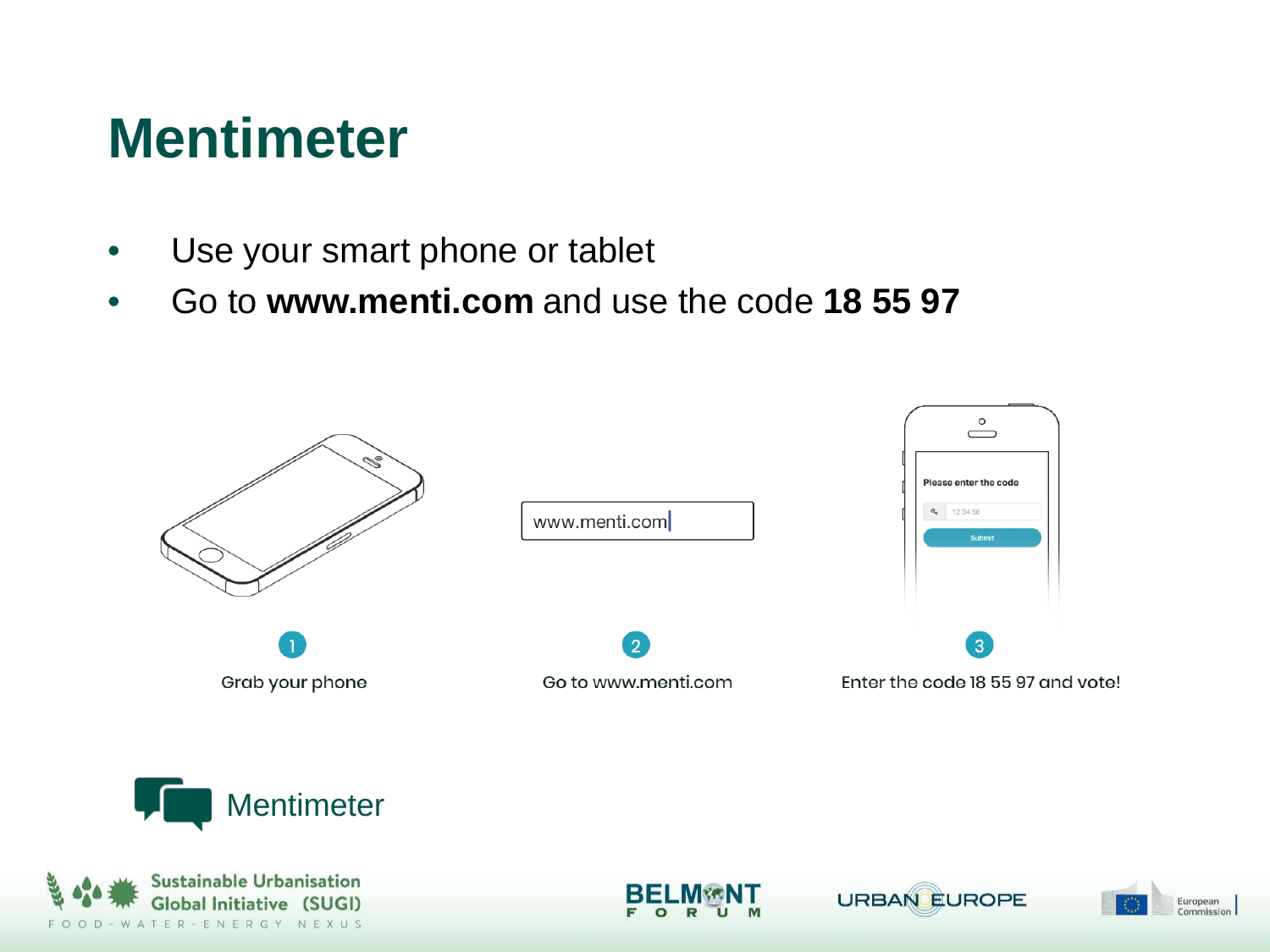### **Welcome address**

Katrina Hayter Deputy Director – Global, Innovate UK

Ewa Bloch Innovation Lead Urban Living and International, Innovate UK





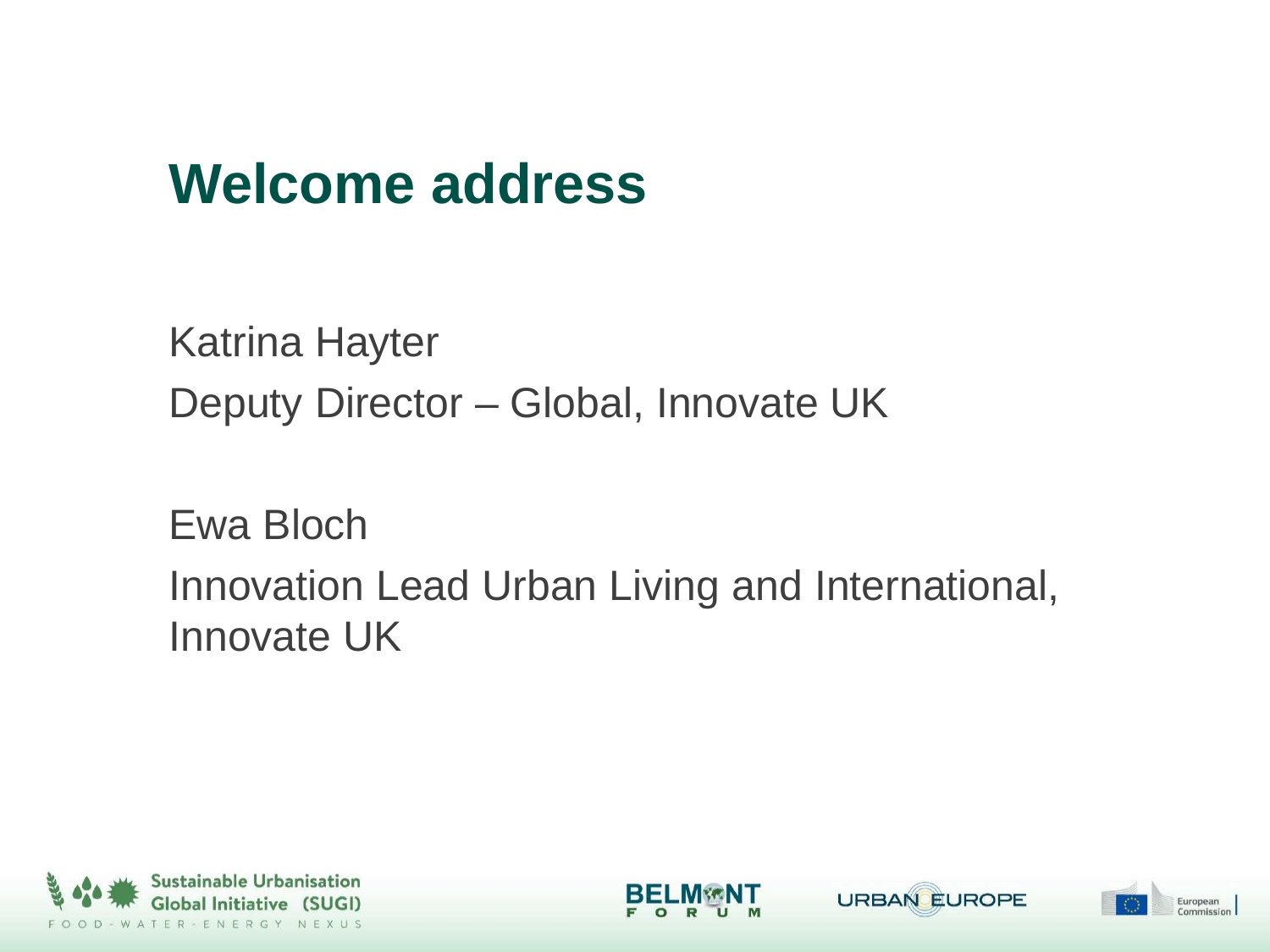### **Introduction to SUGI by Belmont Forum and JPI Urban Europe**

Maria Uhle, Program director for international activities, National Science Foundation

Margit Noll, Chair of the JPI Urban Europe Management Board





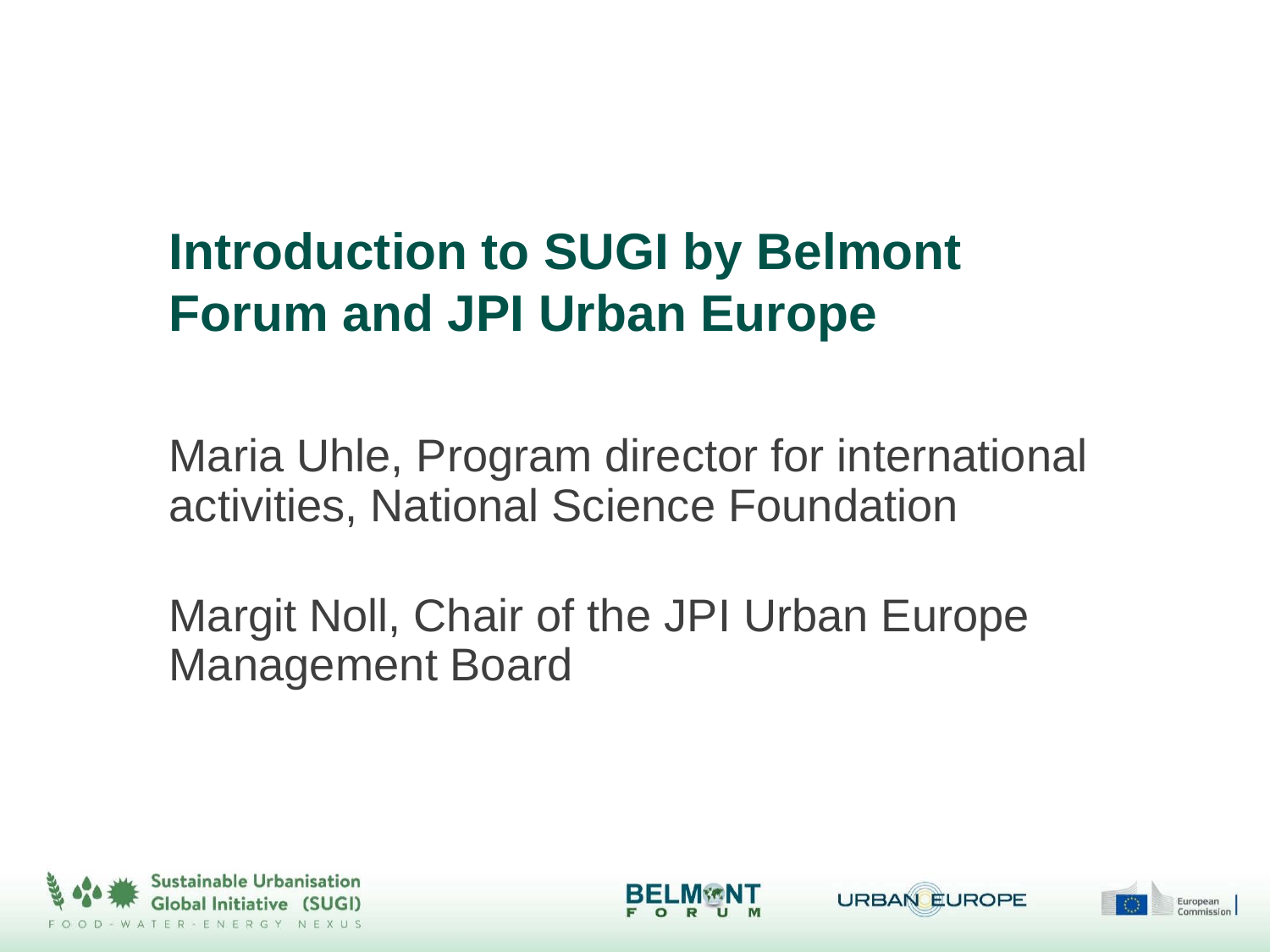# **Checking in and warming up**





R



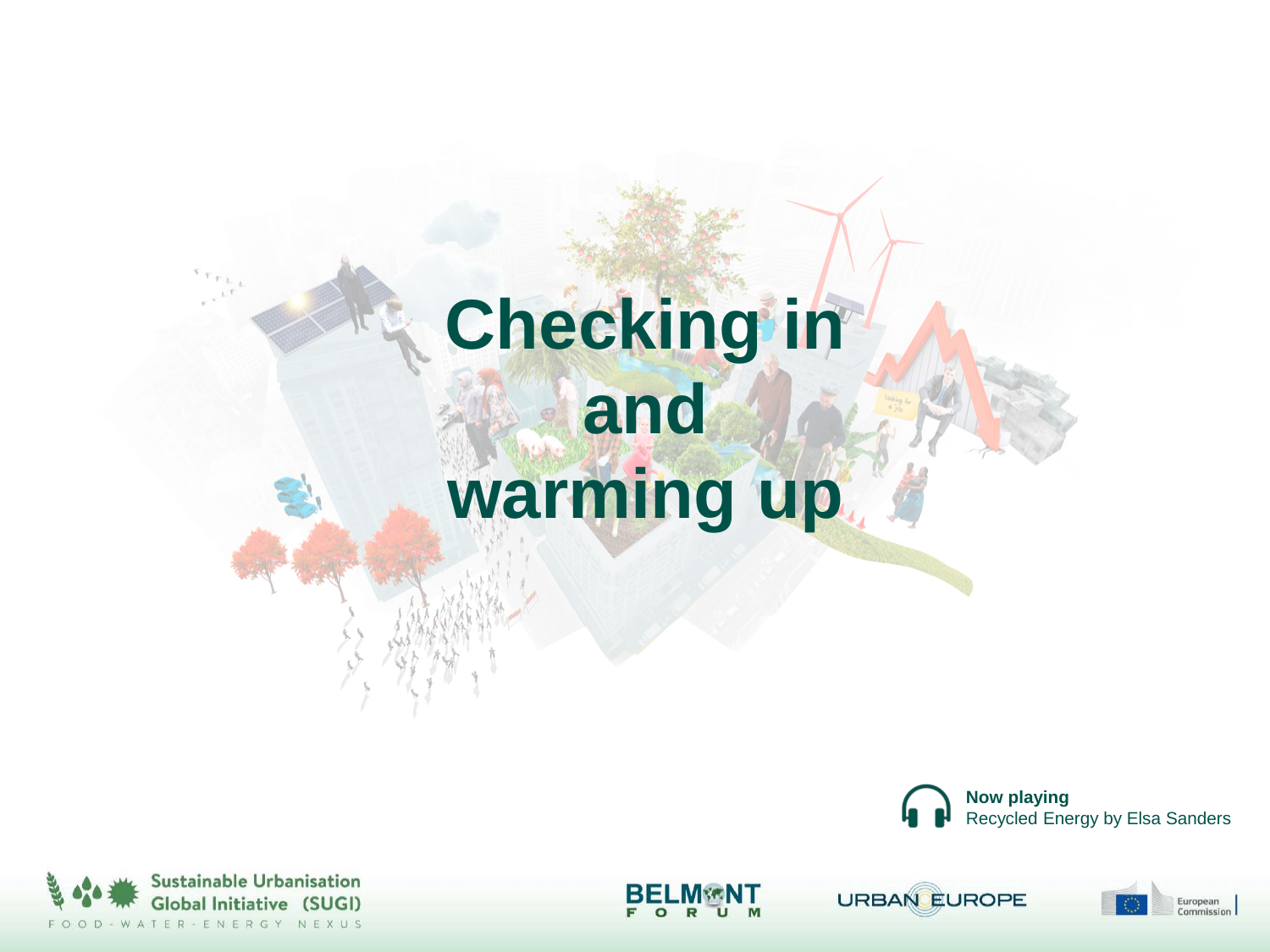# **Checking in and warming up**





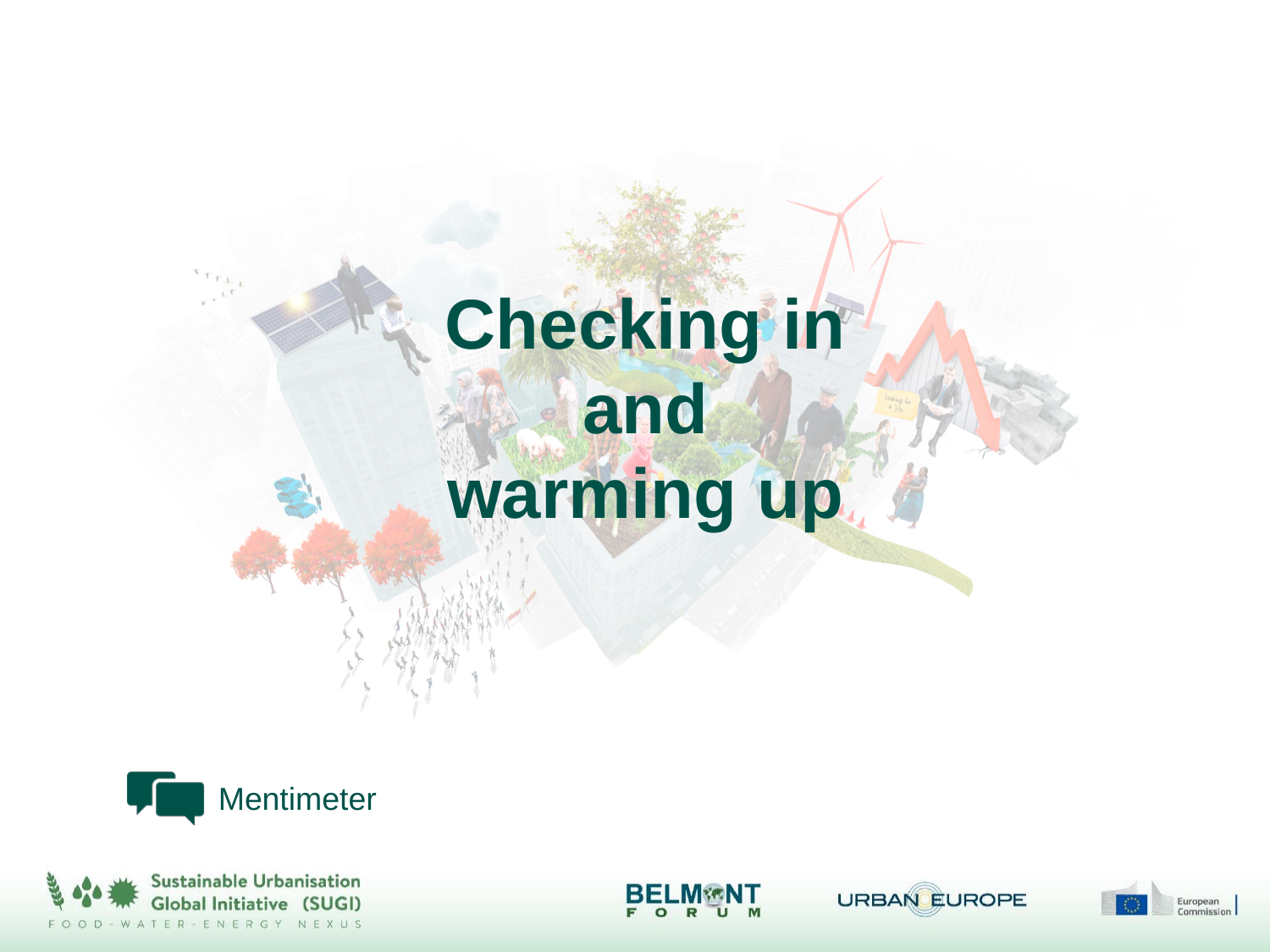## **Panel discussion**

Maria Uhle, Program director for international activities, National Science Foundation

Margit Noll, Chair of the JPI Urban Europe Management Board





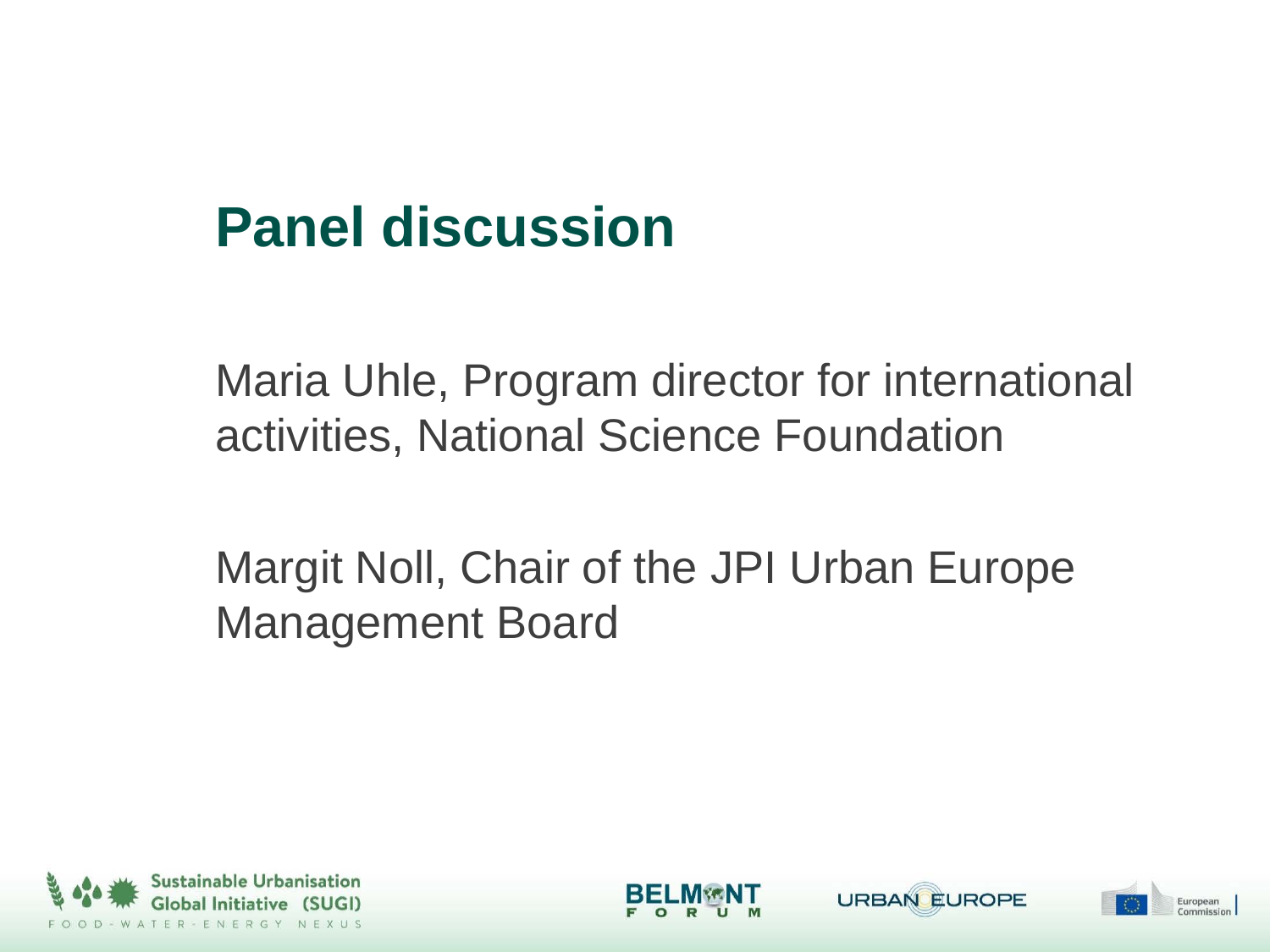# **A cavalcade of projects**





R

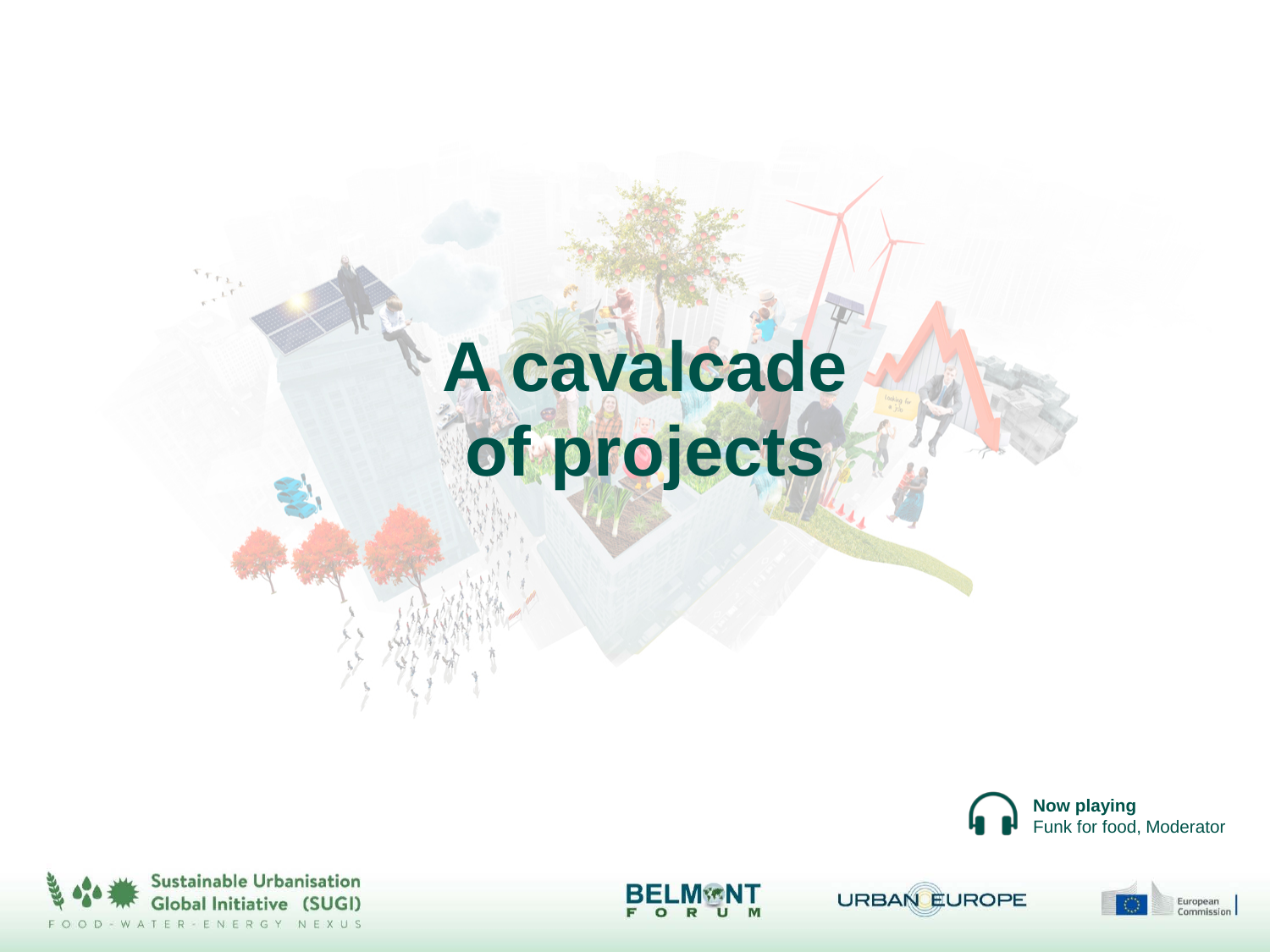#### **Reflections**

#### Hassan Virji, Chair of the SUGI Expert Committee on Innovation and Impact Delivery







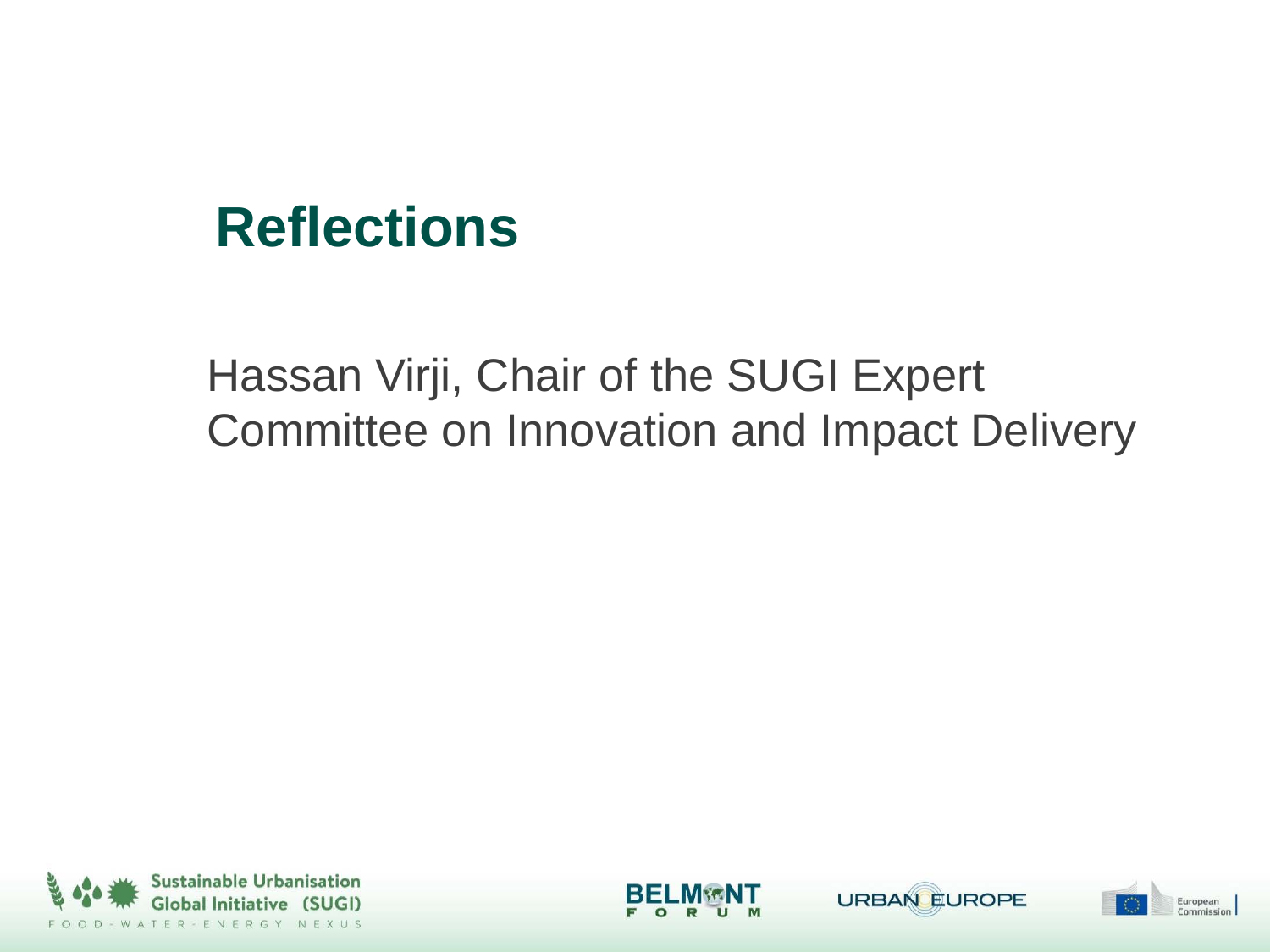## **Photo time!**





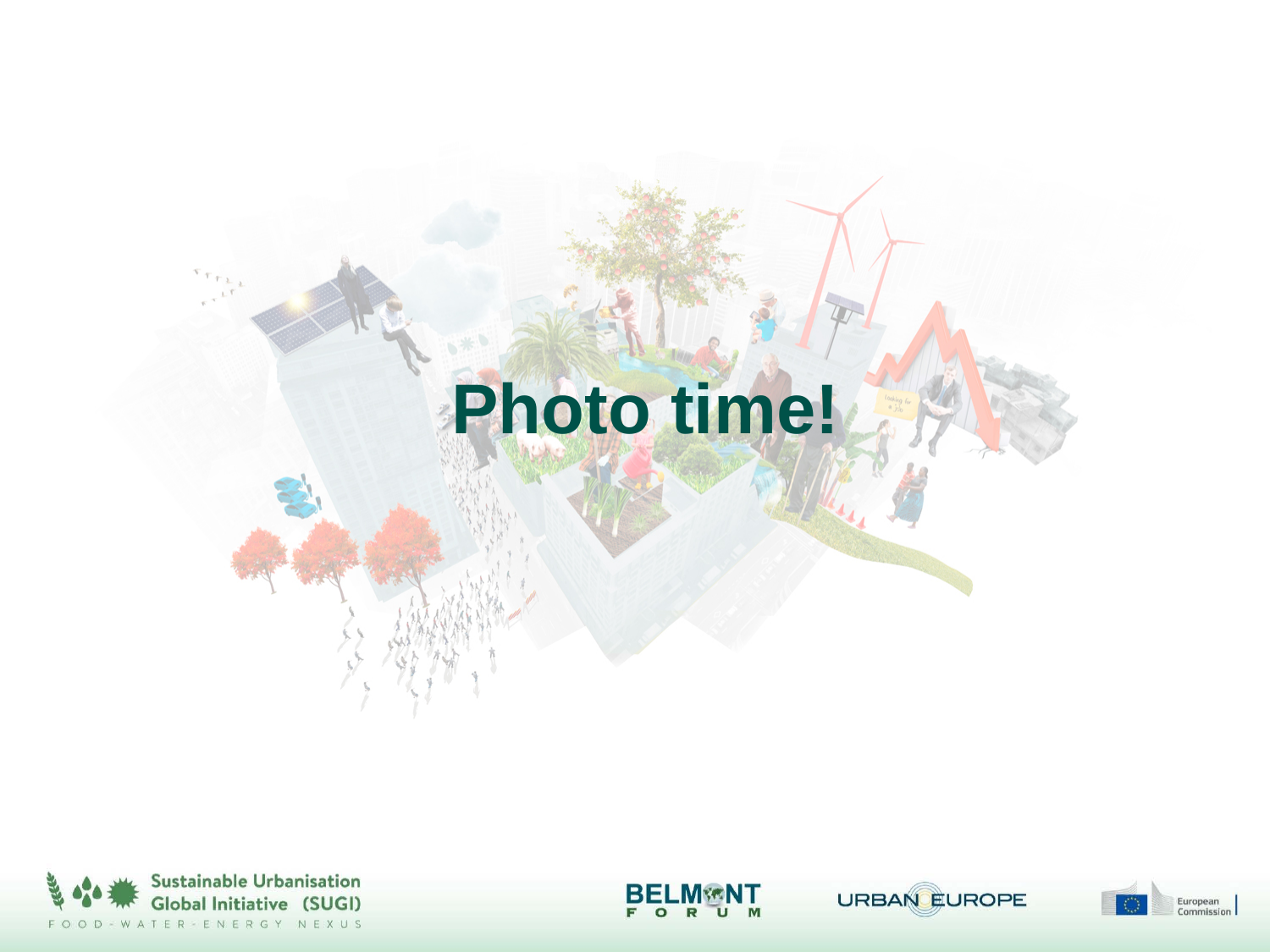## **Break with poster session – time to connect and exchange ideas**

#### **Workshop Investigating Food-Water-Energy Nexus approaches starts 15:30!**





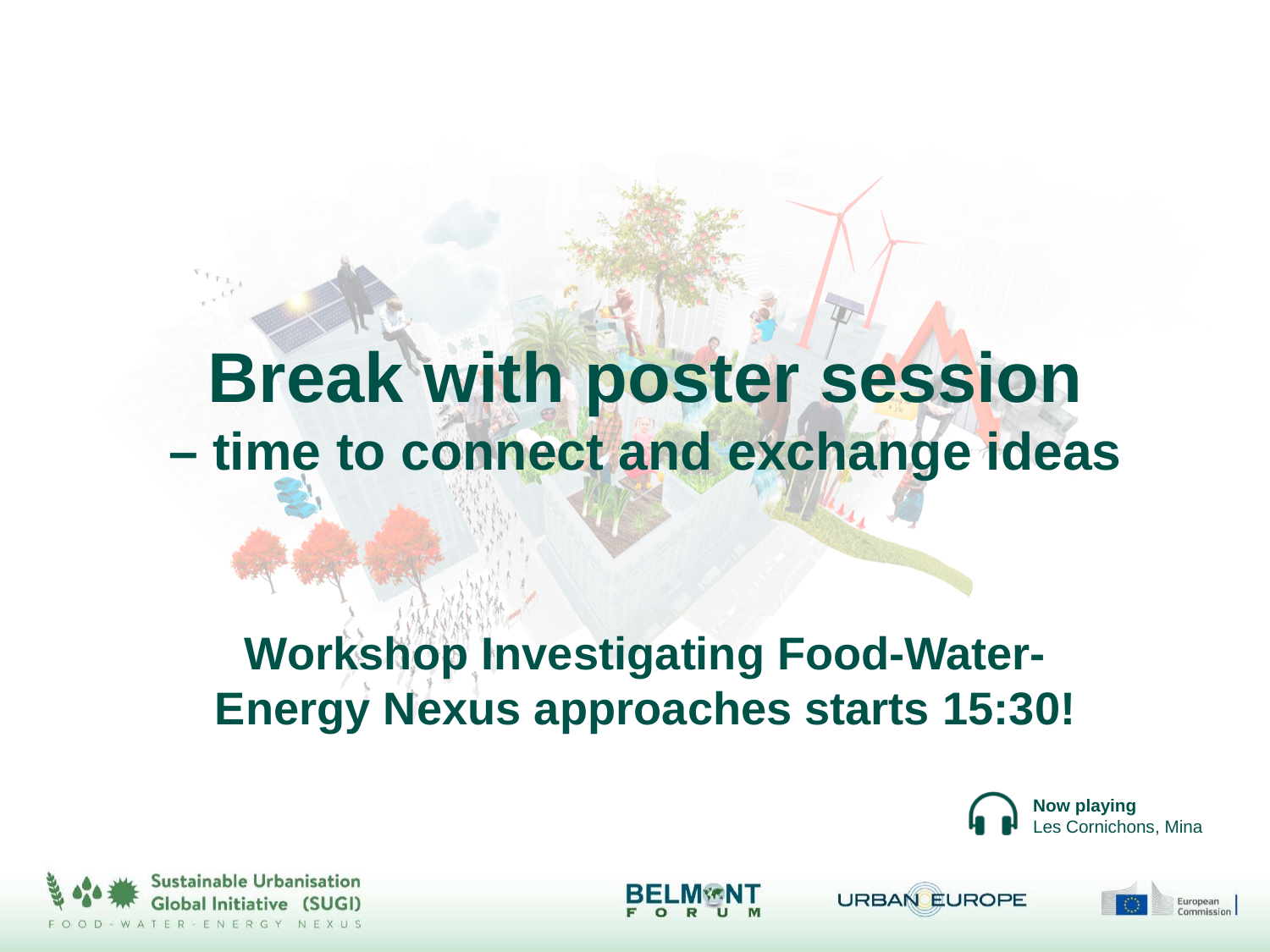## **Workshop: Investigating Food-Water-Energy Nexus approaches**

#### **Pick a table with your project name!**





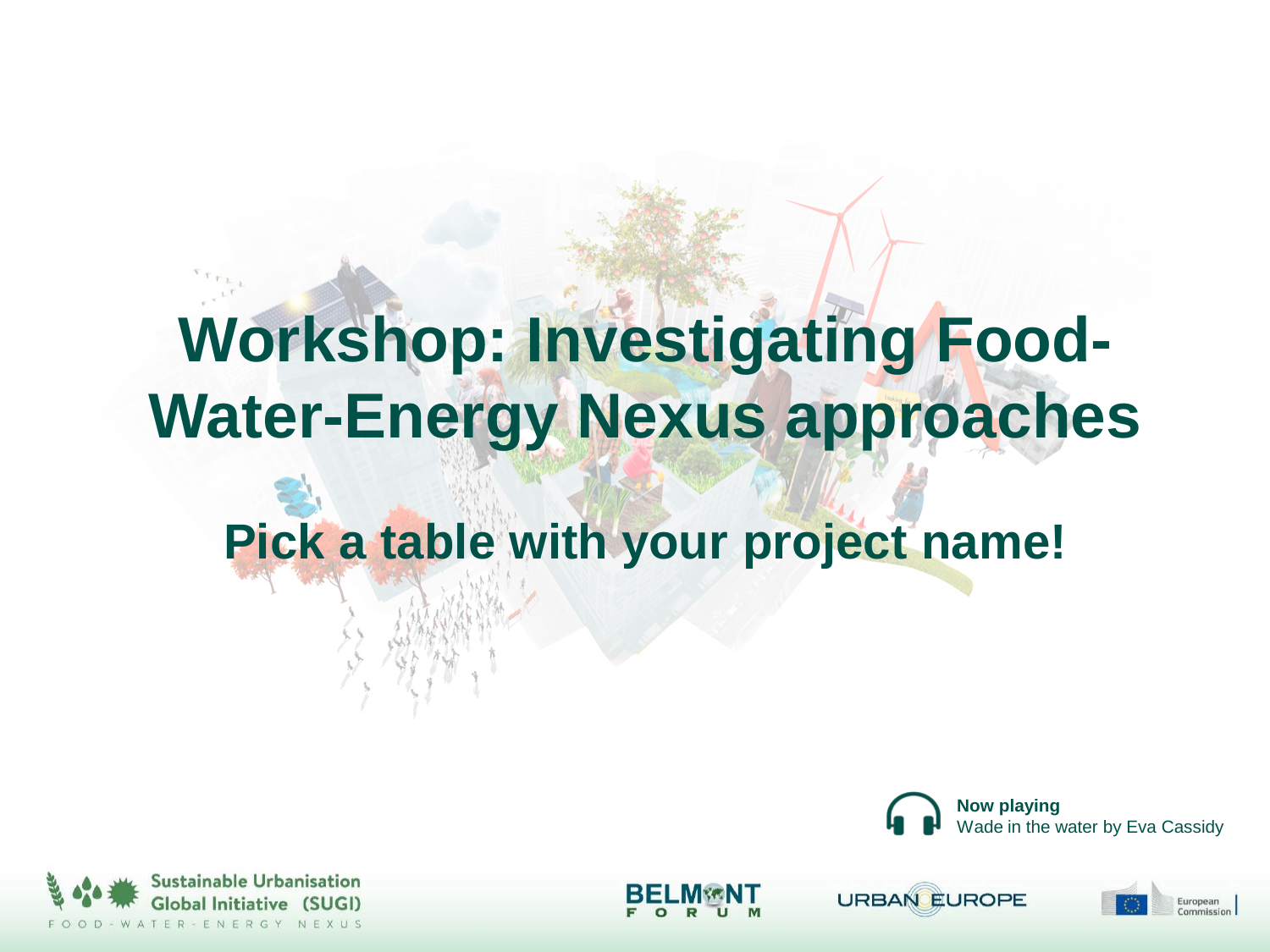### **Inspiration**

#### Joe Ravetz, Co-Director CURE, Manchester University







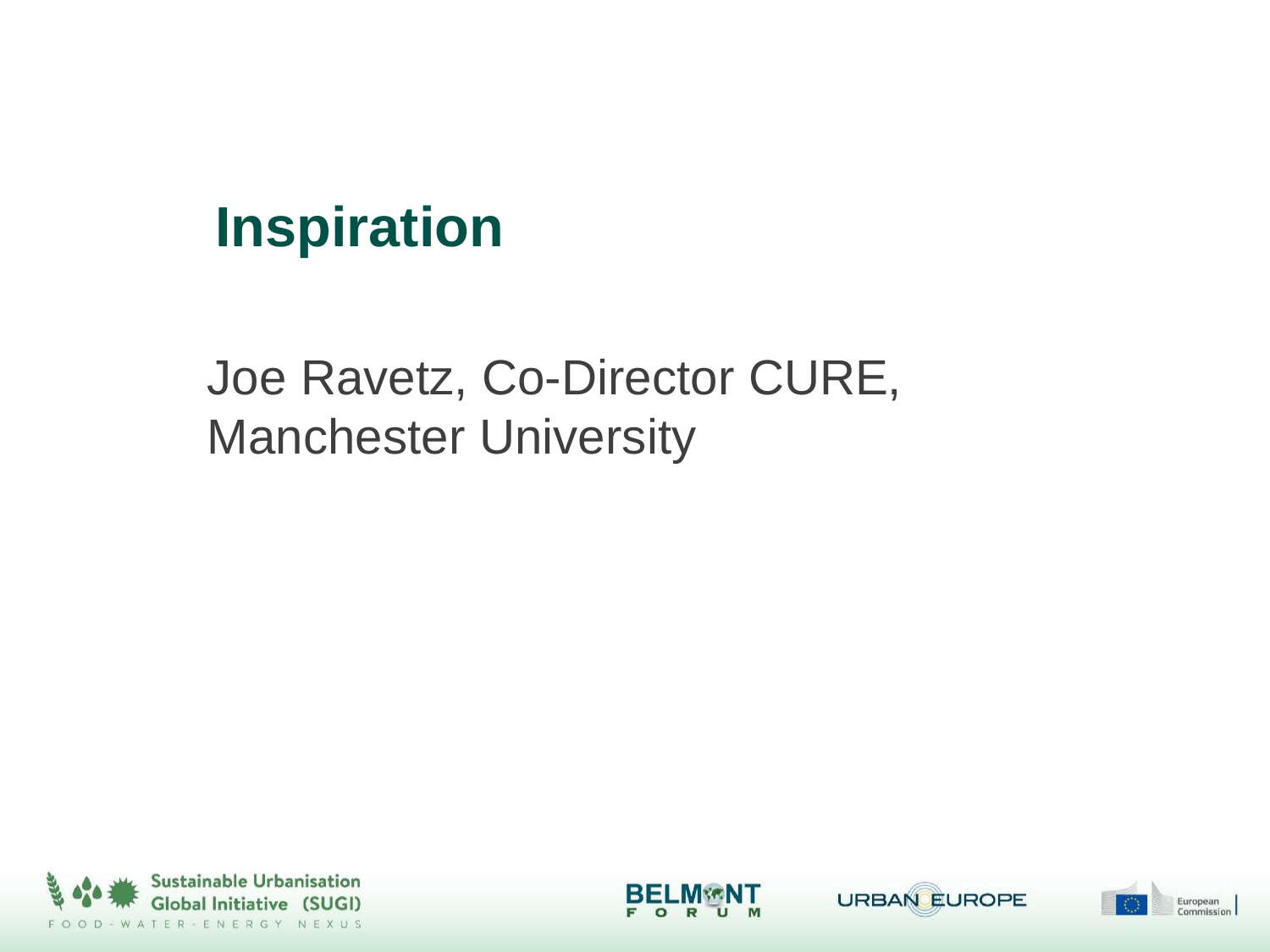#### **Questions for investigation and elaboration in groups**

- Comparing your projects do you see similarities and differences in your "take on/understanding of" the FWE –<br>Nexus approach and how it is implemented in your SUGI projects?
- What are the potential synergies and/or dilemmas in a systemic approach to food, water and energy in an urban context?
- Are there genuine conflicts and challenges anticipated in your specific SUGI projects?
- Can you identify shared interests and/or possible topics for potential cooperation?







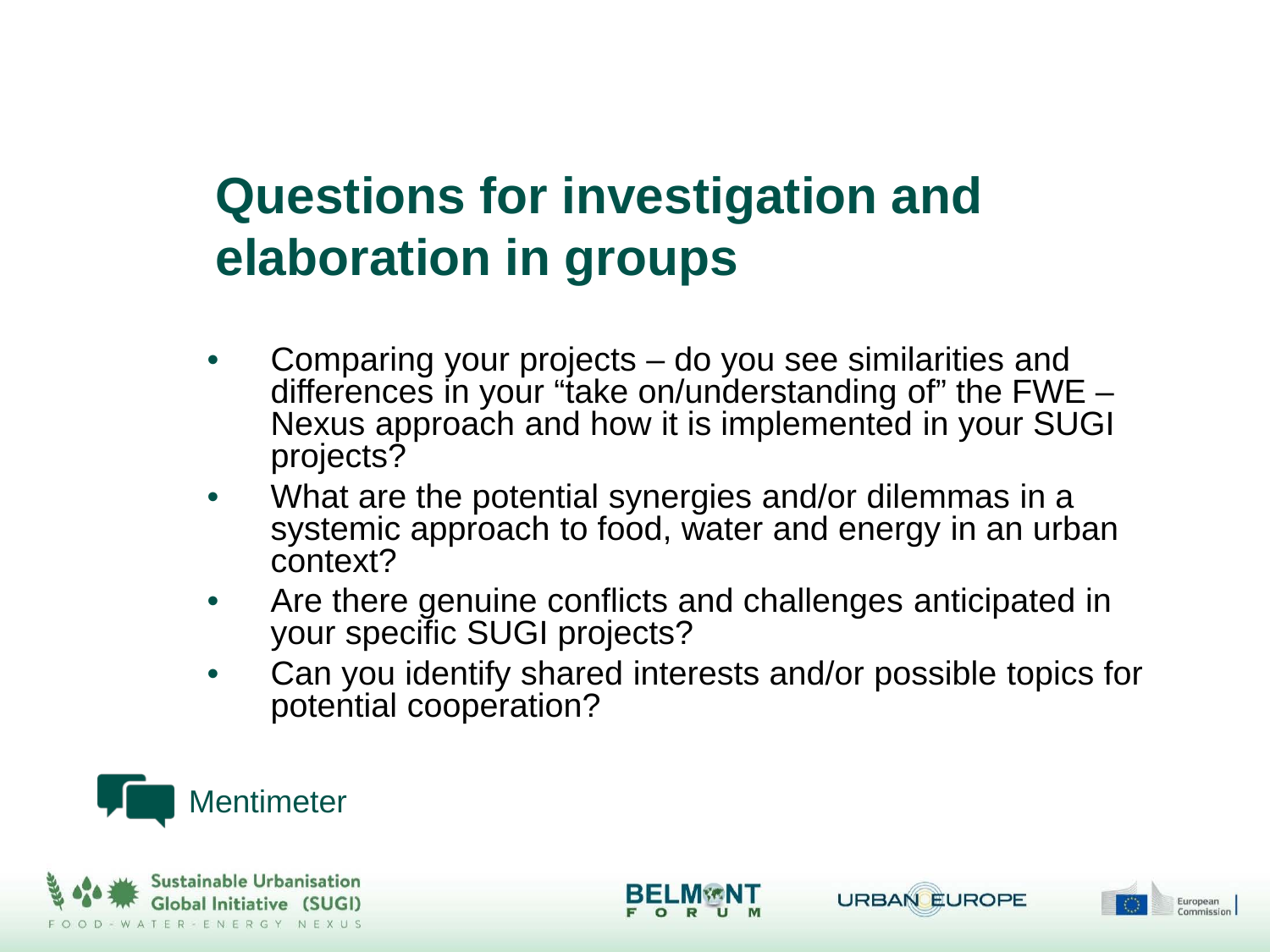## **Wrap-up of discussion**





БЕ  $\Omega$ R

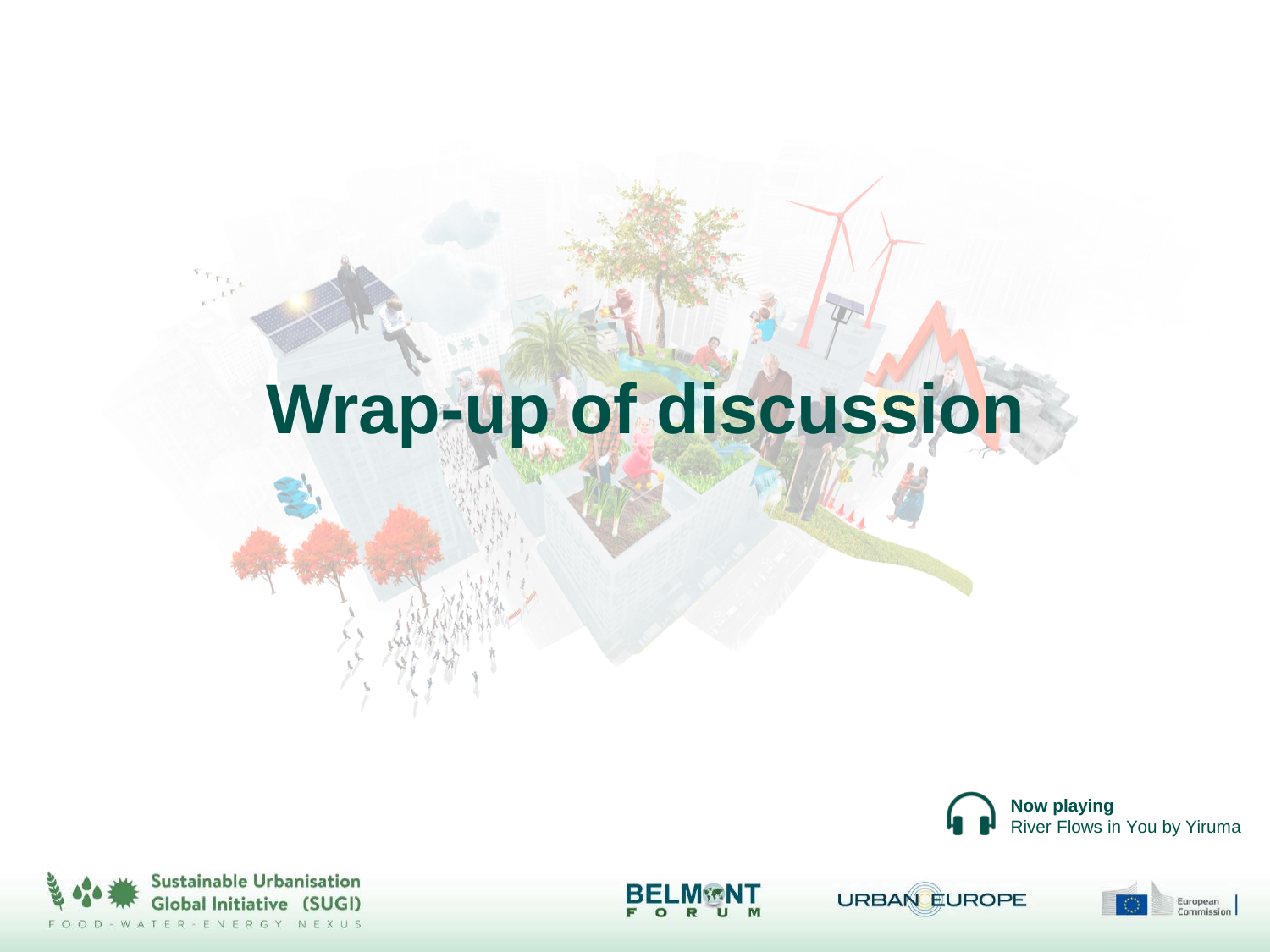## **Networking with drinks and snacks**







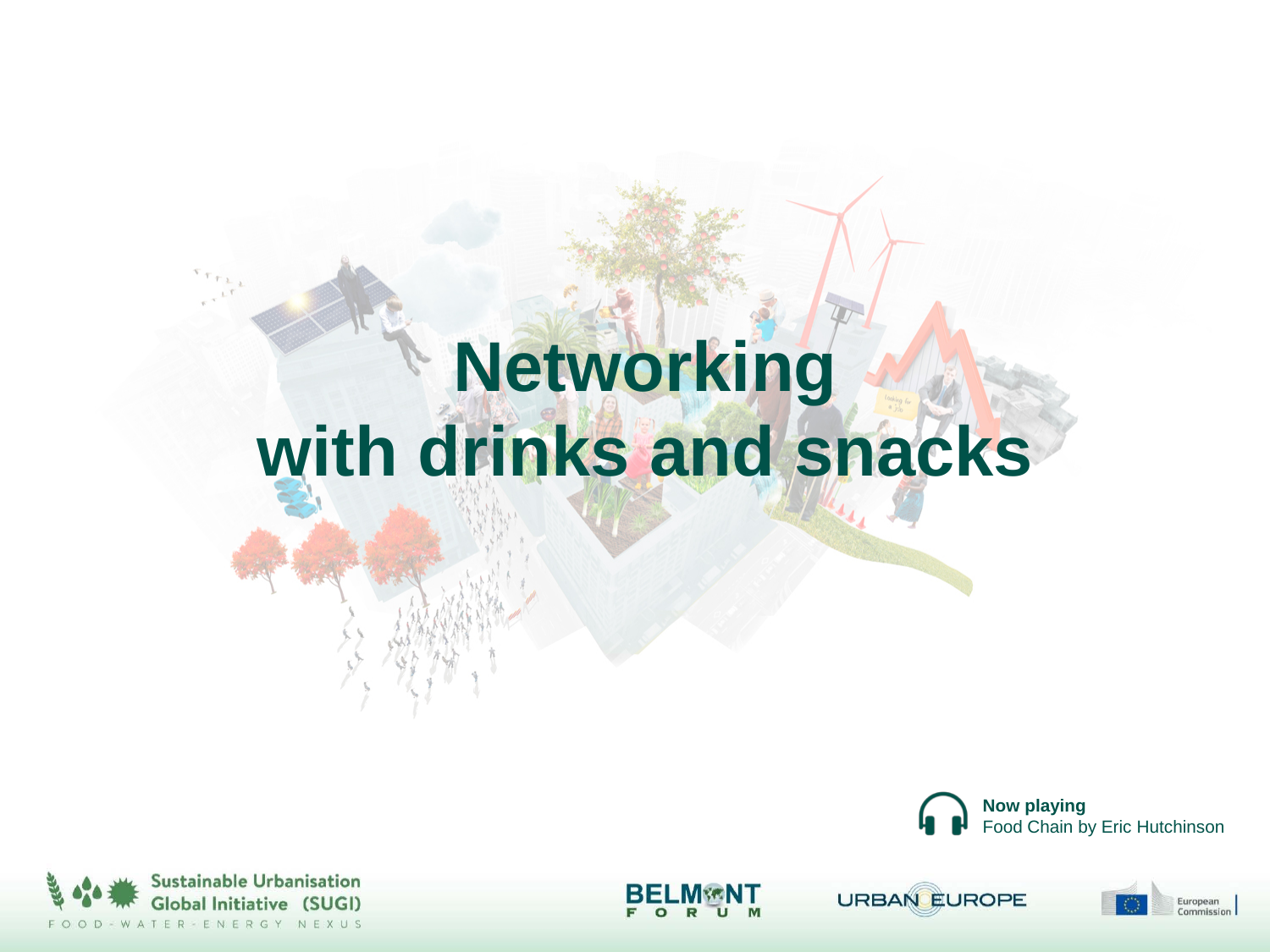

### **Welcome to day 2!**













This project has received funding from the European Union's Horizon 2020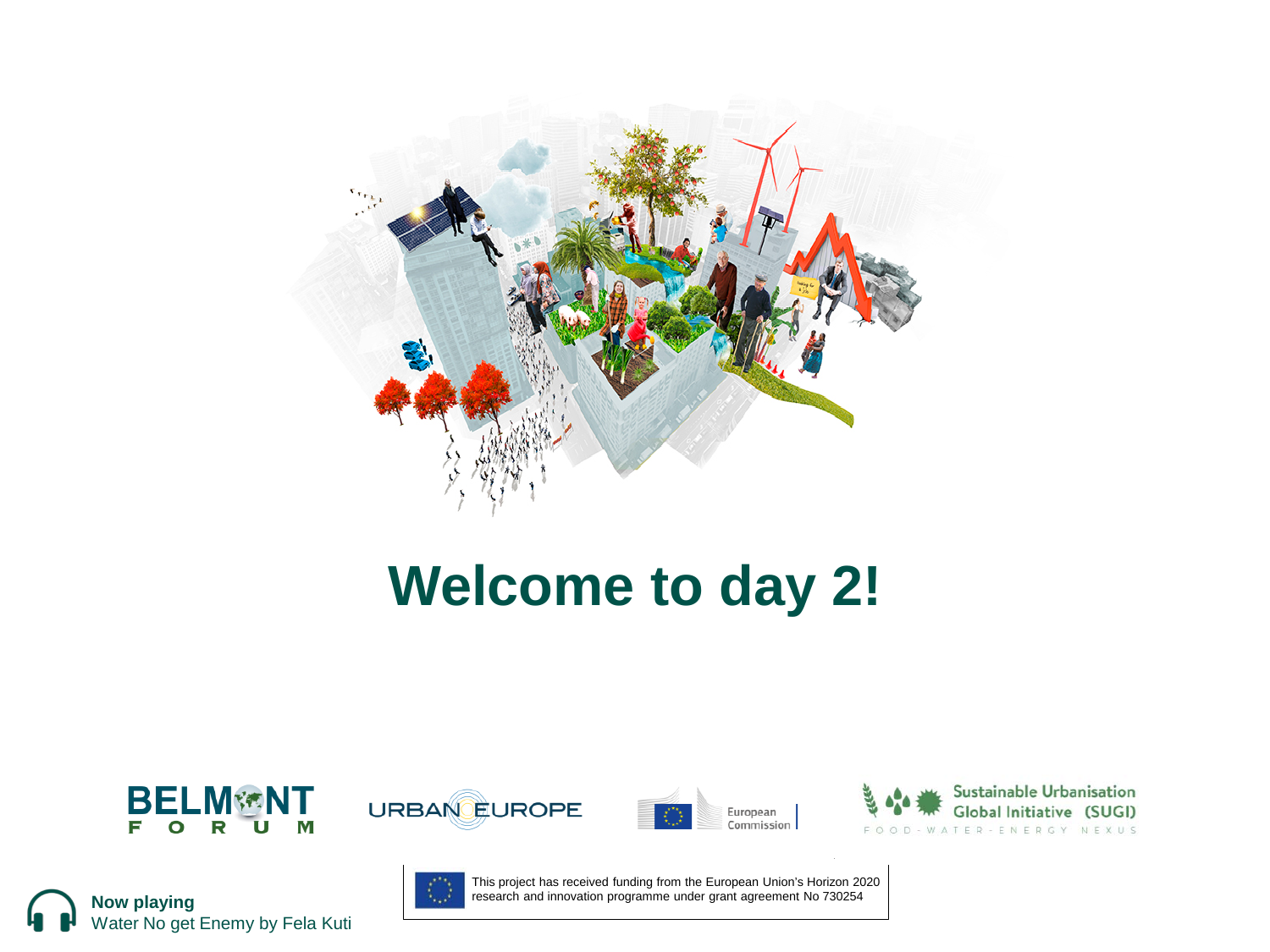## **Introduction to day two**

James Taplin, Innovate UK

**Wifi** wallacespace **password** youarewelcome

**Twitter**  #suginexus









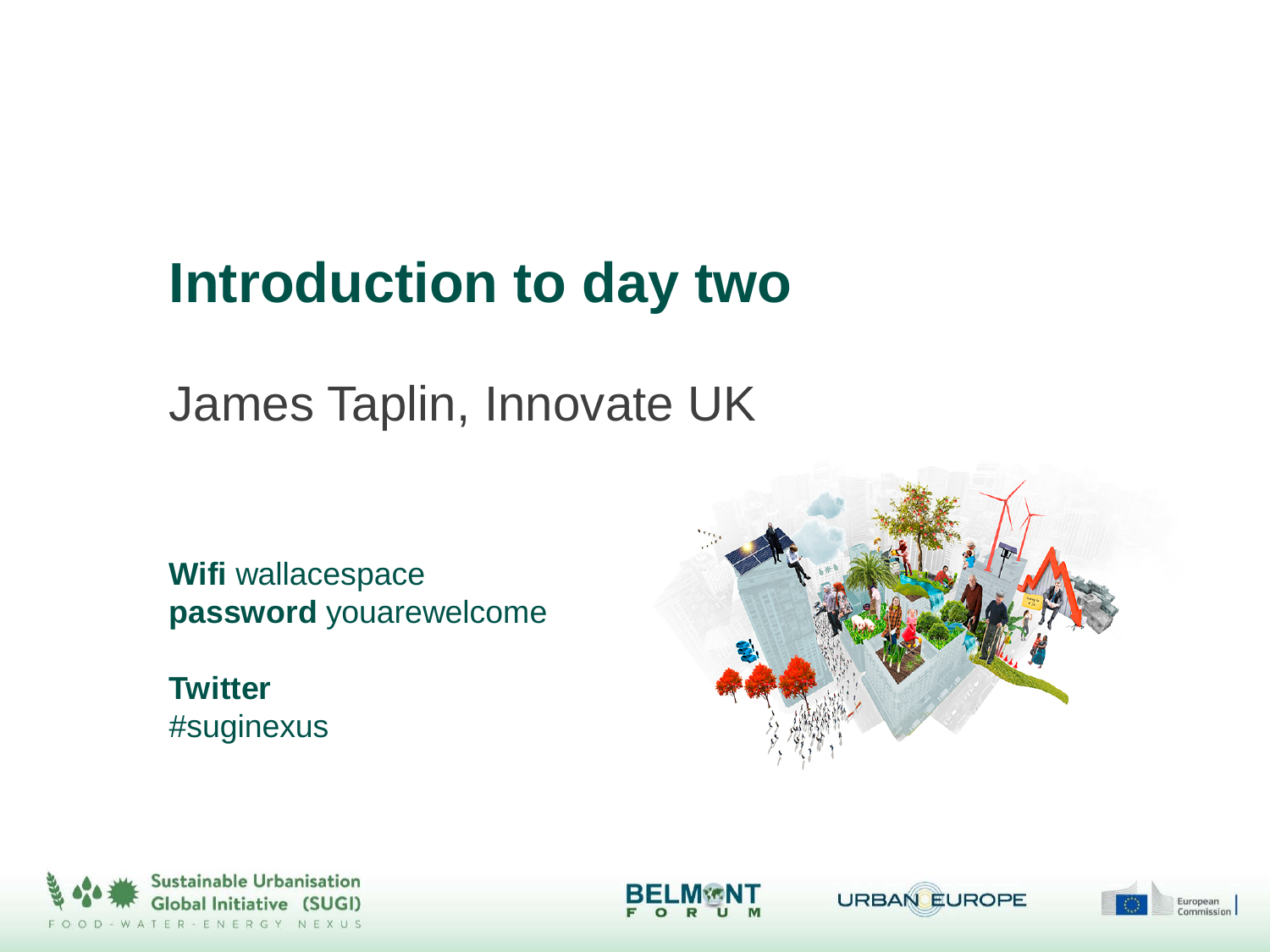#### **Programme**

09.00 Recapitulation and introduction

09.10 Workshop on International cooperation, leadership and communication

- 11.30 Lunch
- 12.30 SUGI program activities
- 13:45 Belmont Forum support activities
- 14.30 Coffee break
- 15.00 Wrapping up and 'checking out'
- 15.30 End of kick-off meeting
- 16.00 Site visit at Future cities catapult, food and drinks







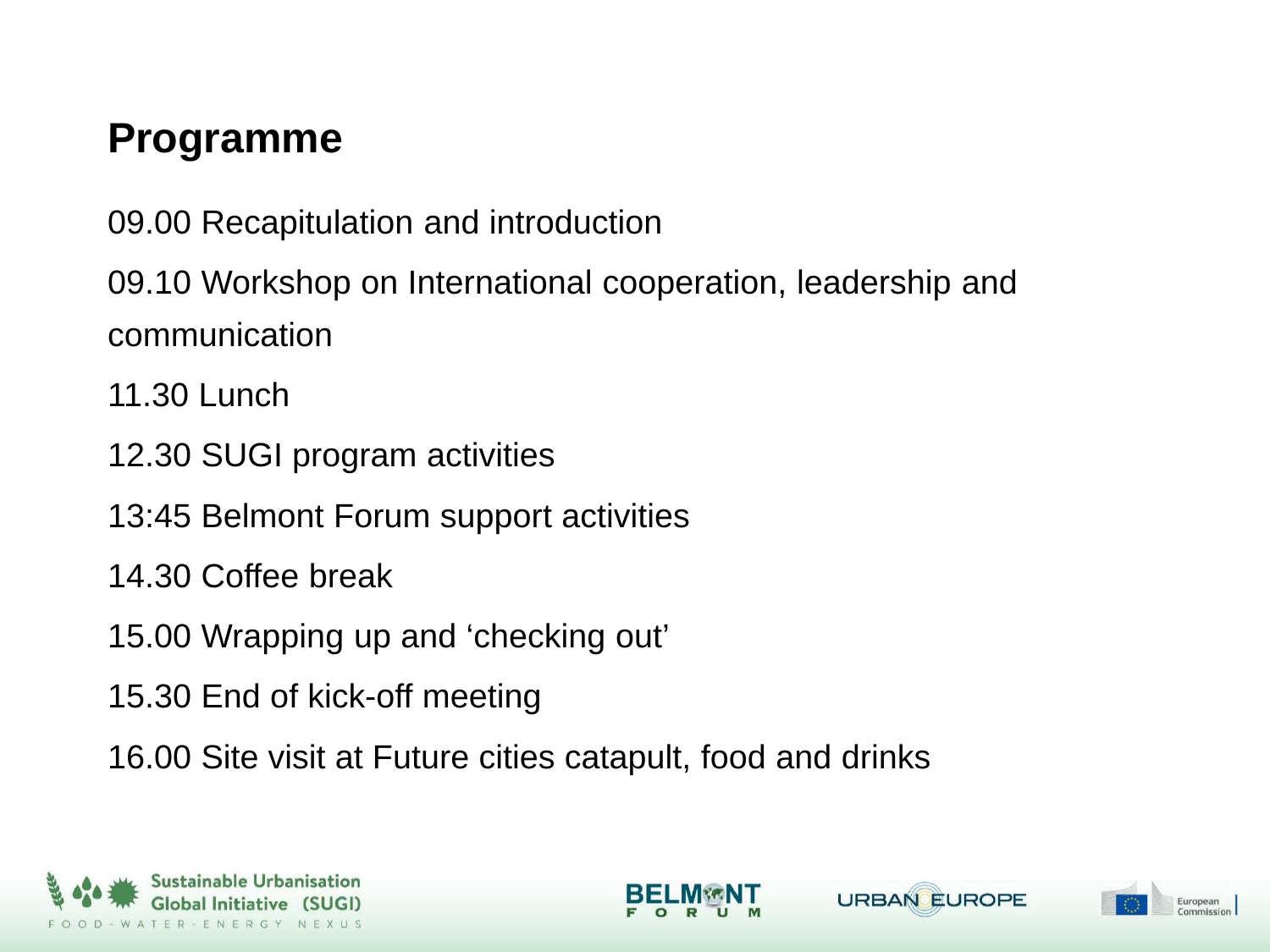### **Reporting back conclusions and take-aways from the workshop on day one**

Daniela Melandri, Coordinator of SUGI, Future Cities Catapult

Susanna Ehlers, SUGI Theme Programme Office (TPO) Lead, National Science Foundation







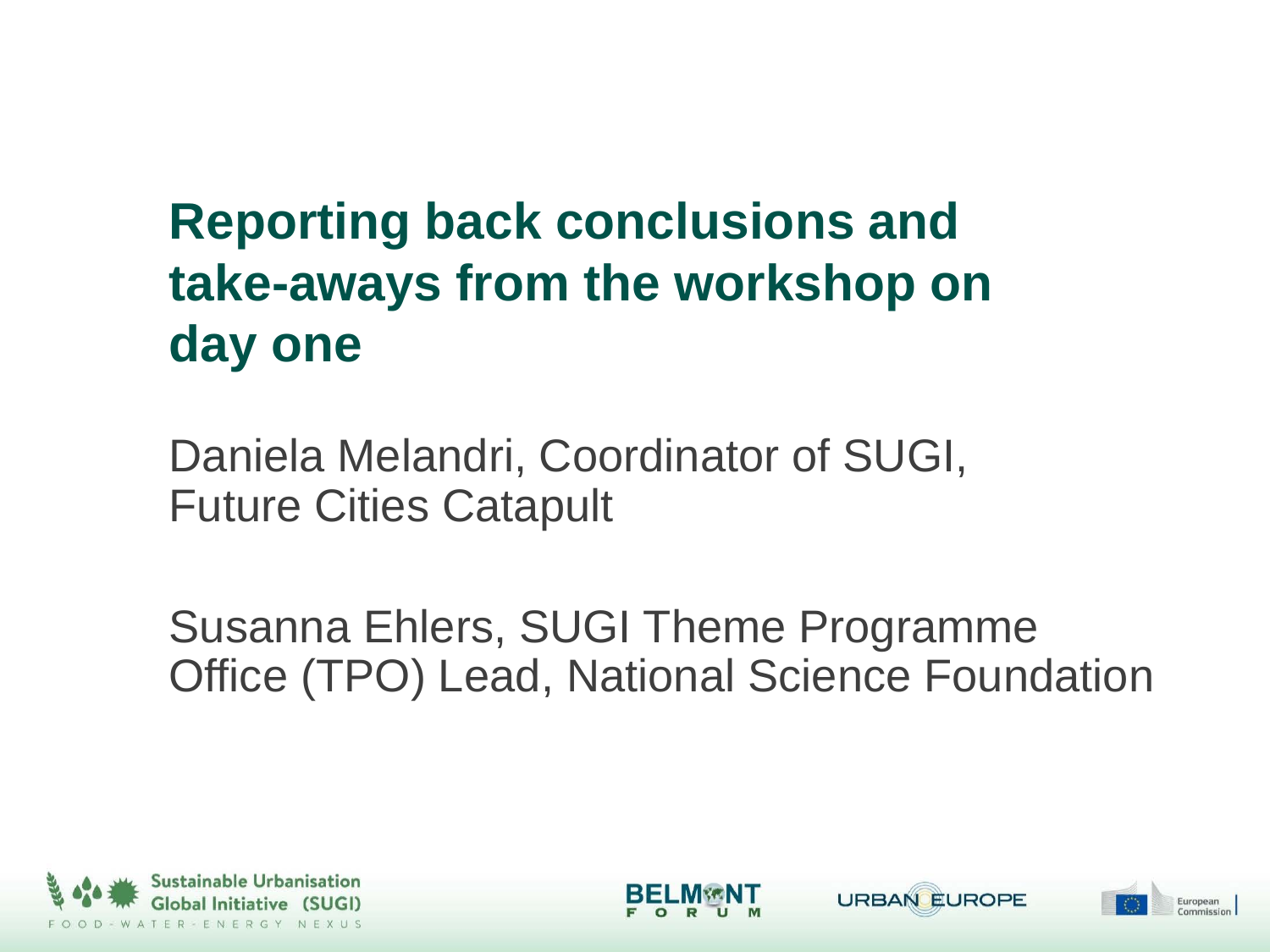## **Workshop: International cooperation, leadership and communication**





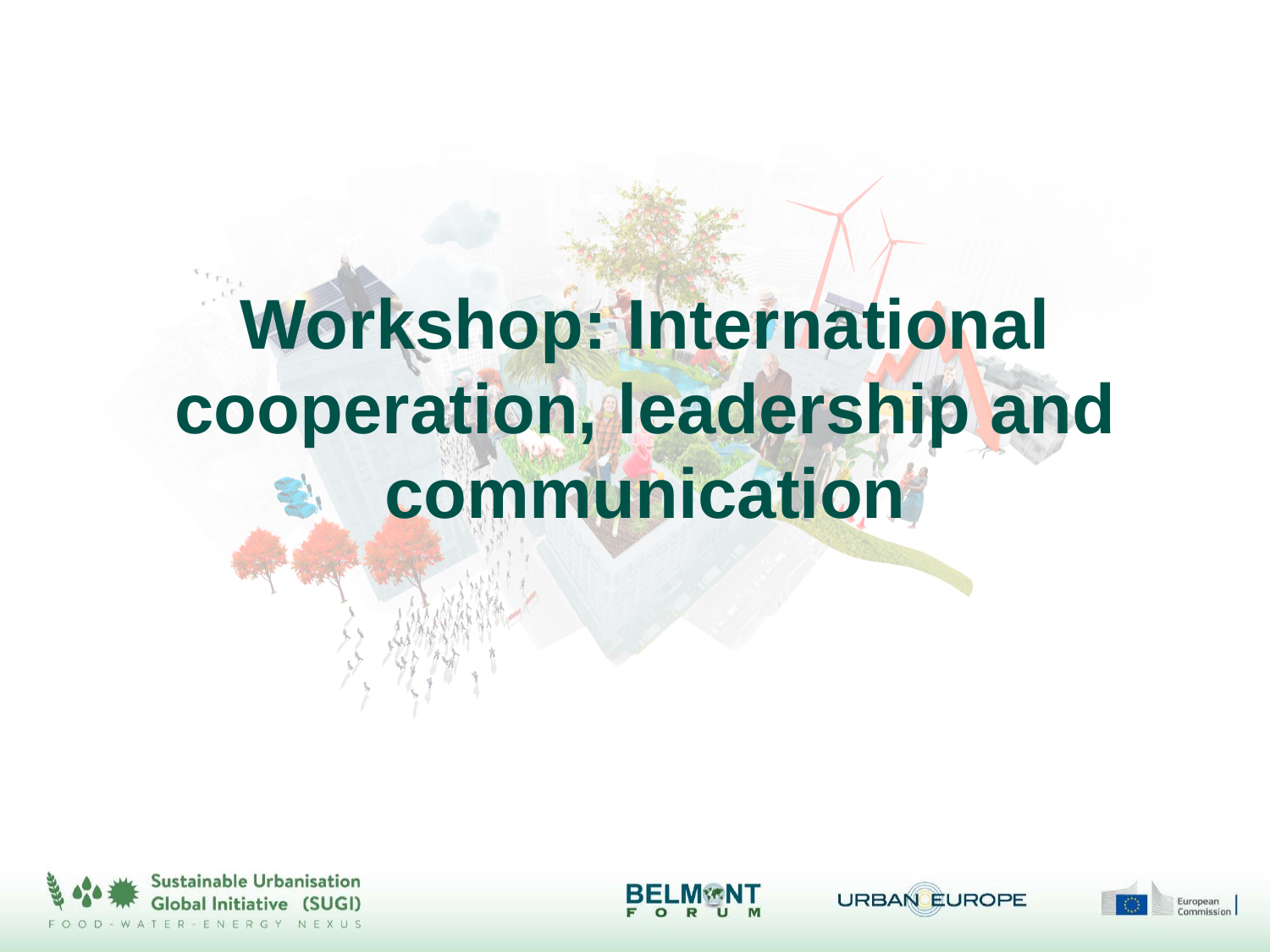### **Inspiration**

Maria Uhle, National Science Foundation







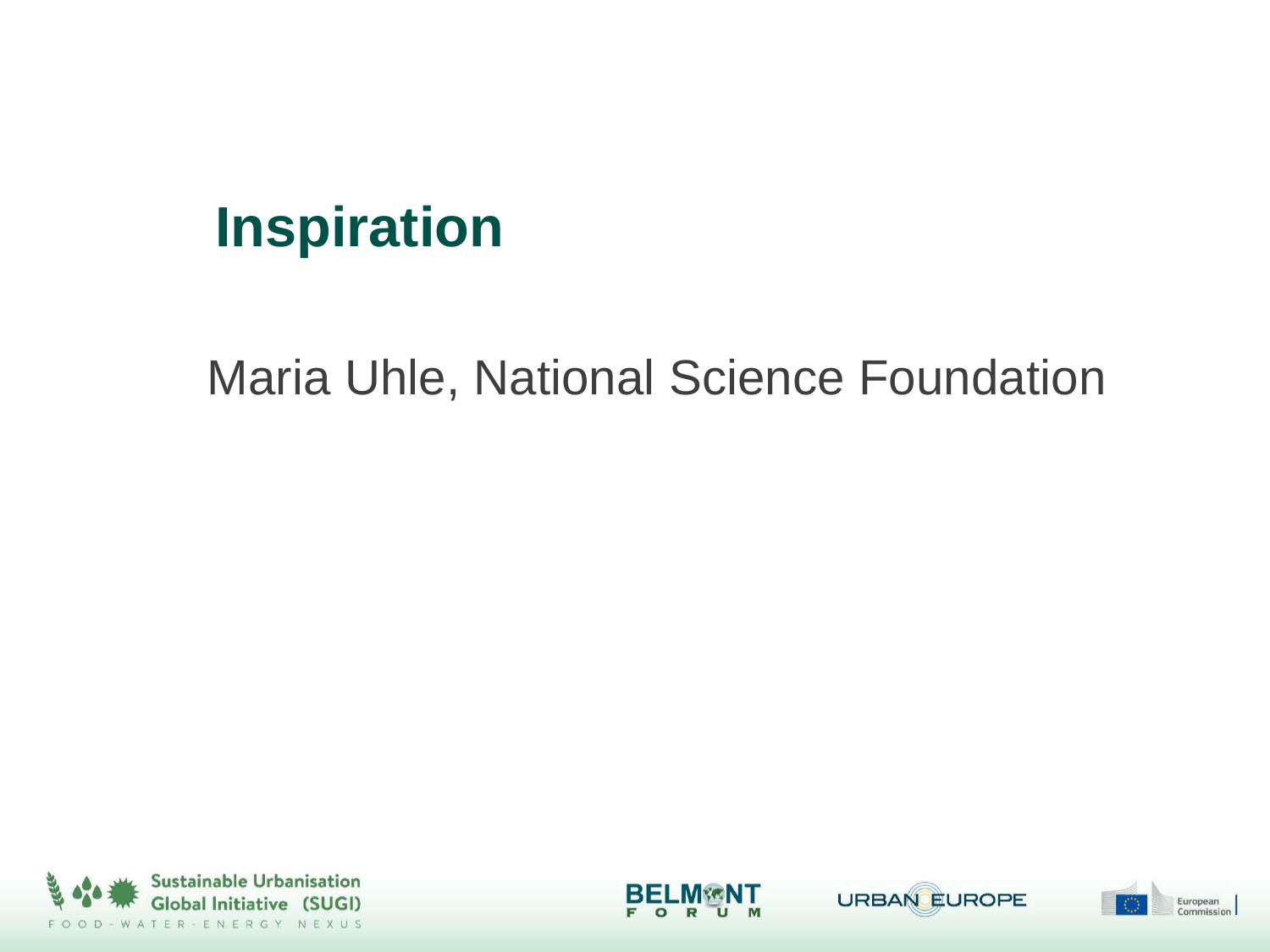#### **Mapping of international and local networks and partners**







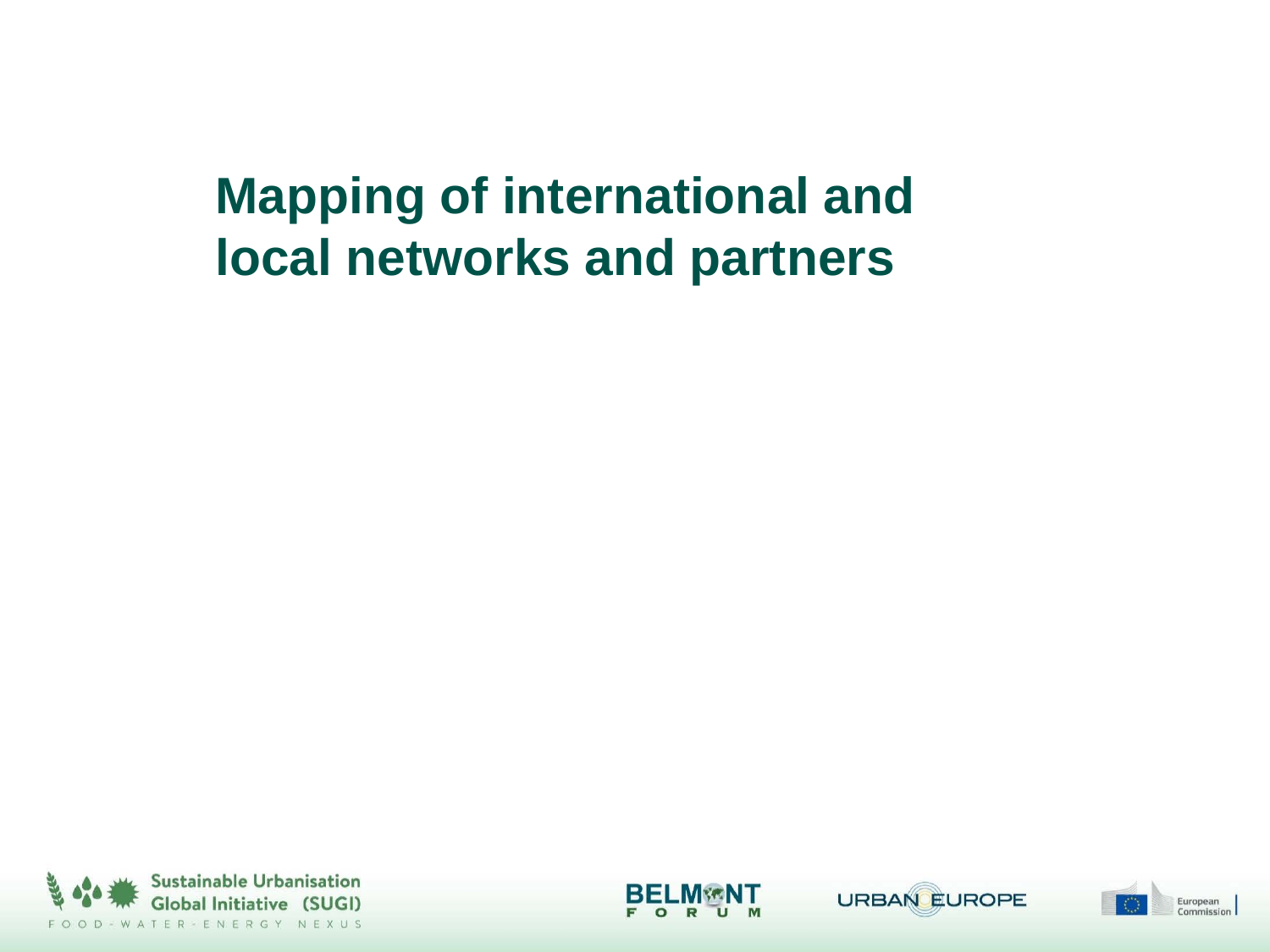#### **Discussion on collaboration, leadership and communication strategies**

- What are the key elements in potentially successful (leadership, collaboration and communication) strategies in the SUGI context?
- How do you involve and communicate with stakeholders?
- How do you plan to bridge sectors and geographical distance?
- Challenges anticipated?
- What is your approach to data sharing in the different stages of the project?

**URBAN EUROPE** 

European

• What can the SUGI team do to support you?



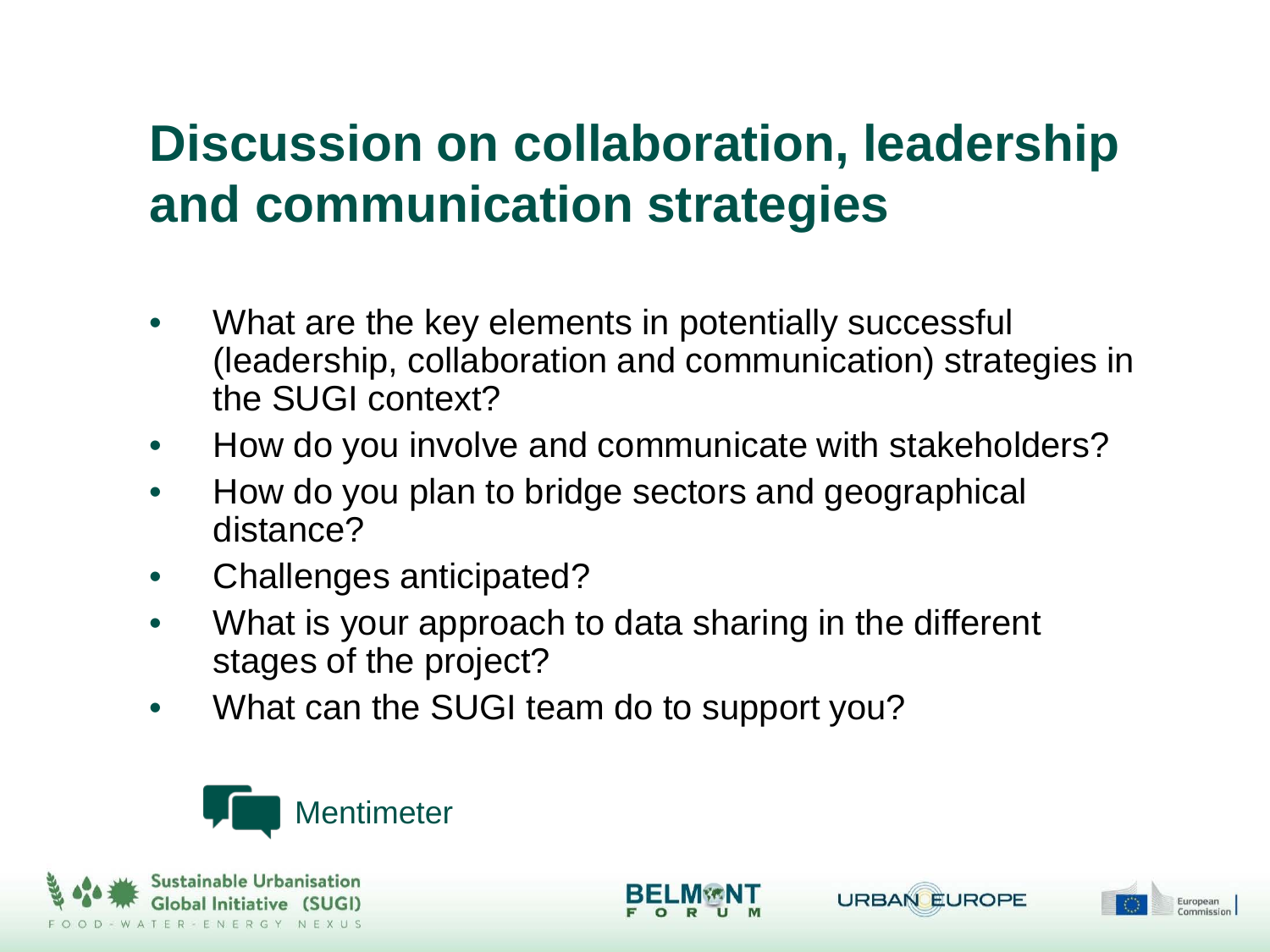#### **Harvesting experiences from the call phase**







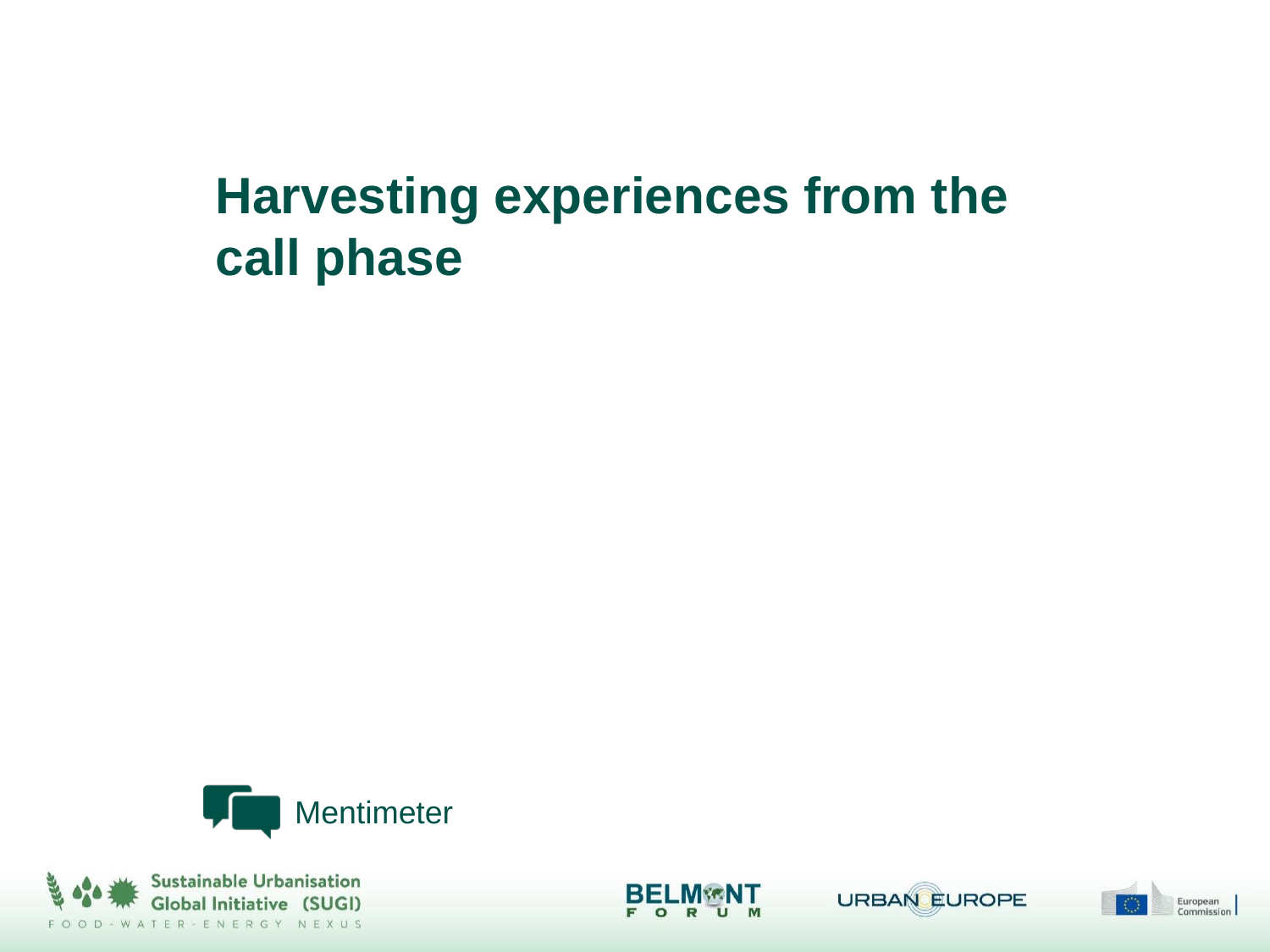







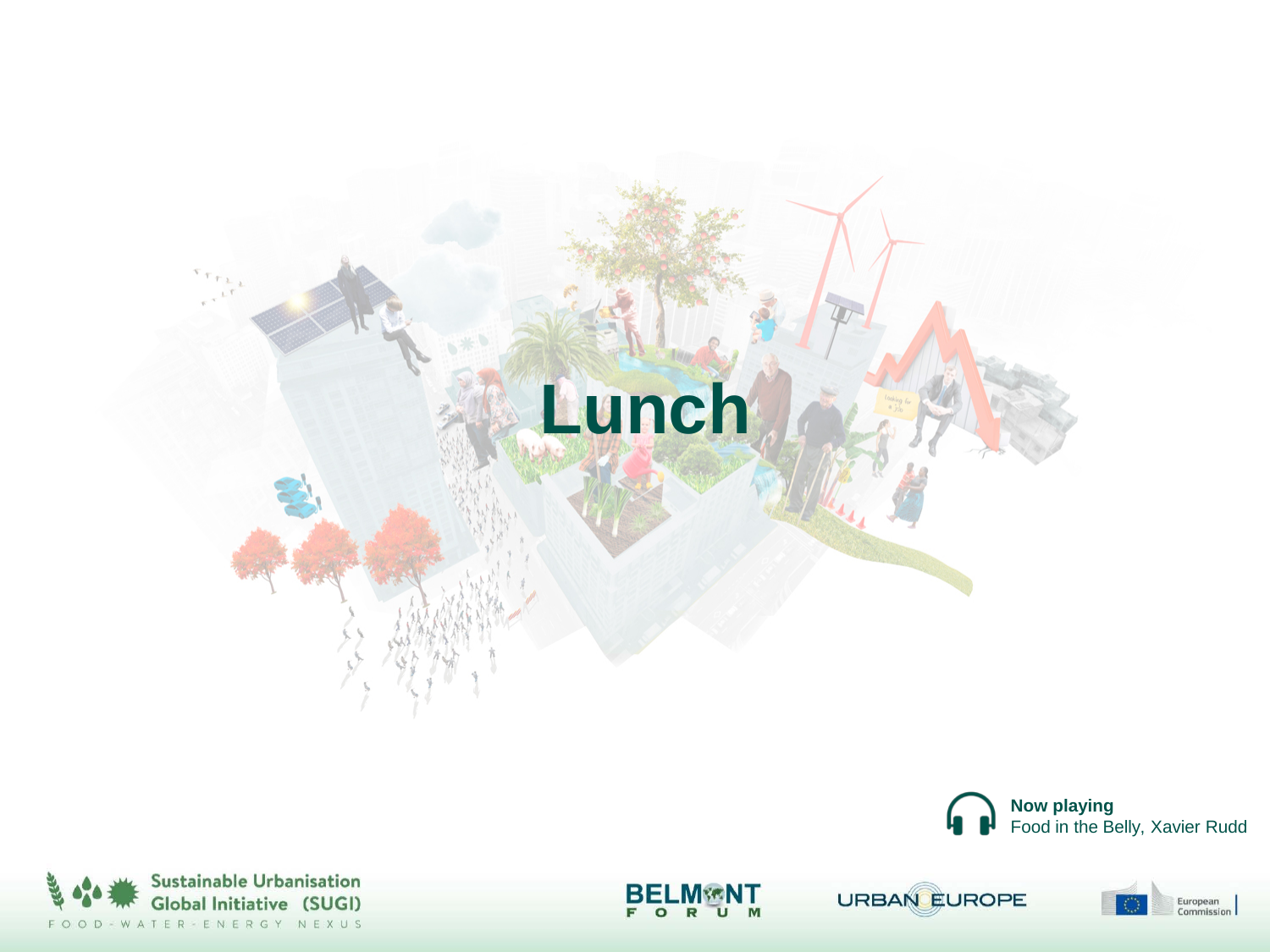## **SUGI program activities**

Information from the SUGI team on upcoming SUGI activities, reports and requirements

Time for Q&A









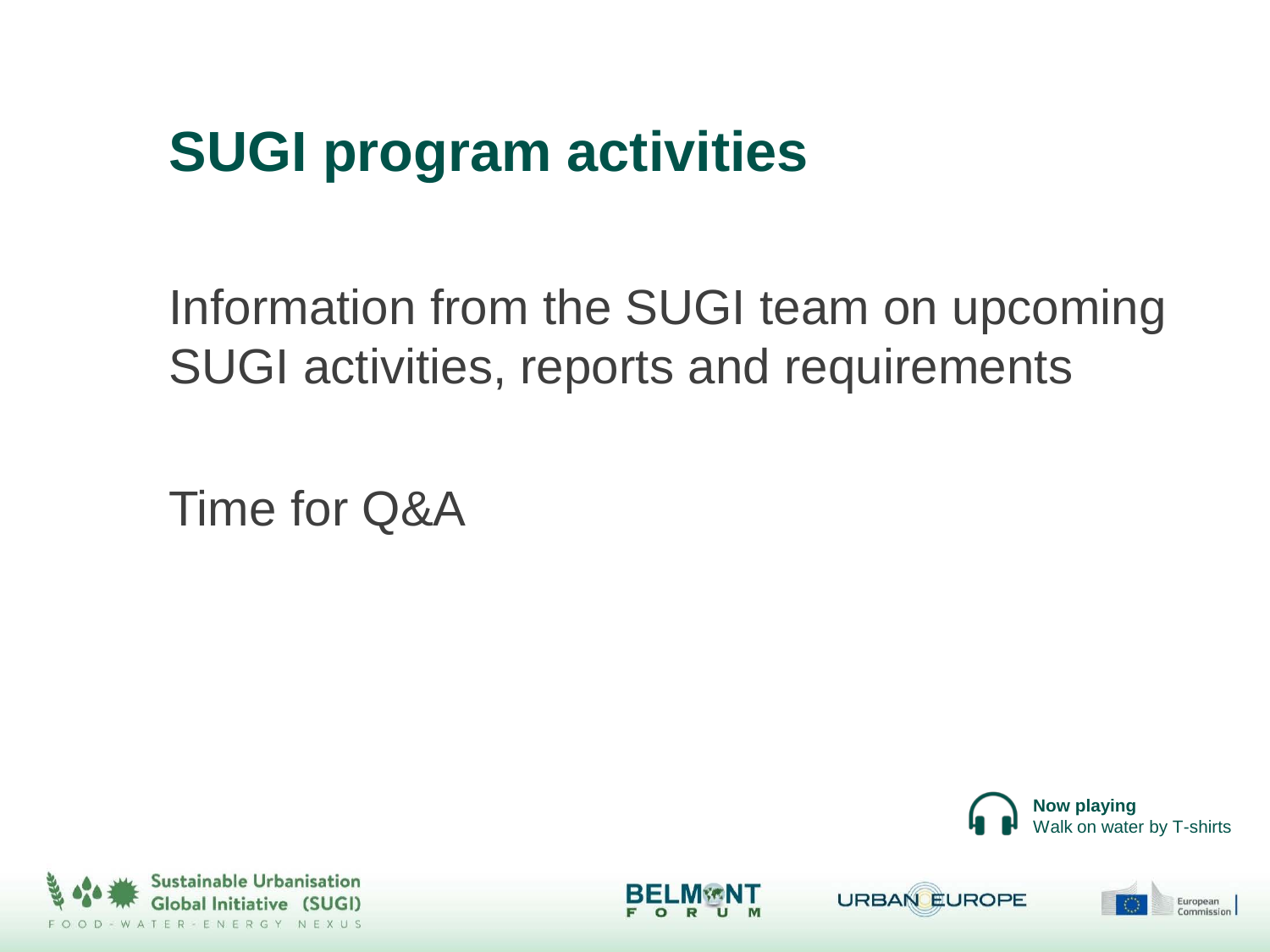#### **The SUGI overall framework and timeline**

Daniela Melandri, Coordinator of SUGI, Future Cities Catapult Susanna Ehlers, SUGI Theme Programme Office (TPO) Lead, National Science Foundation







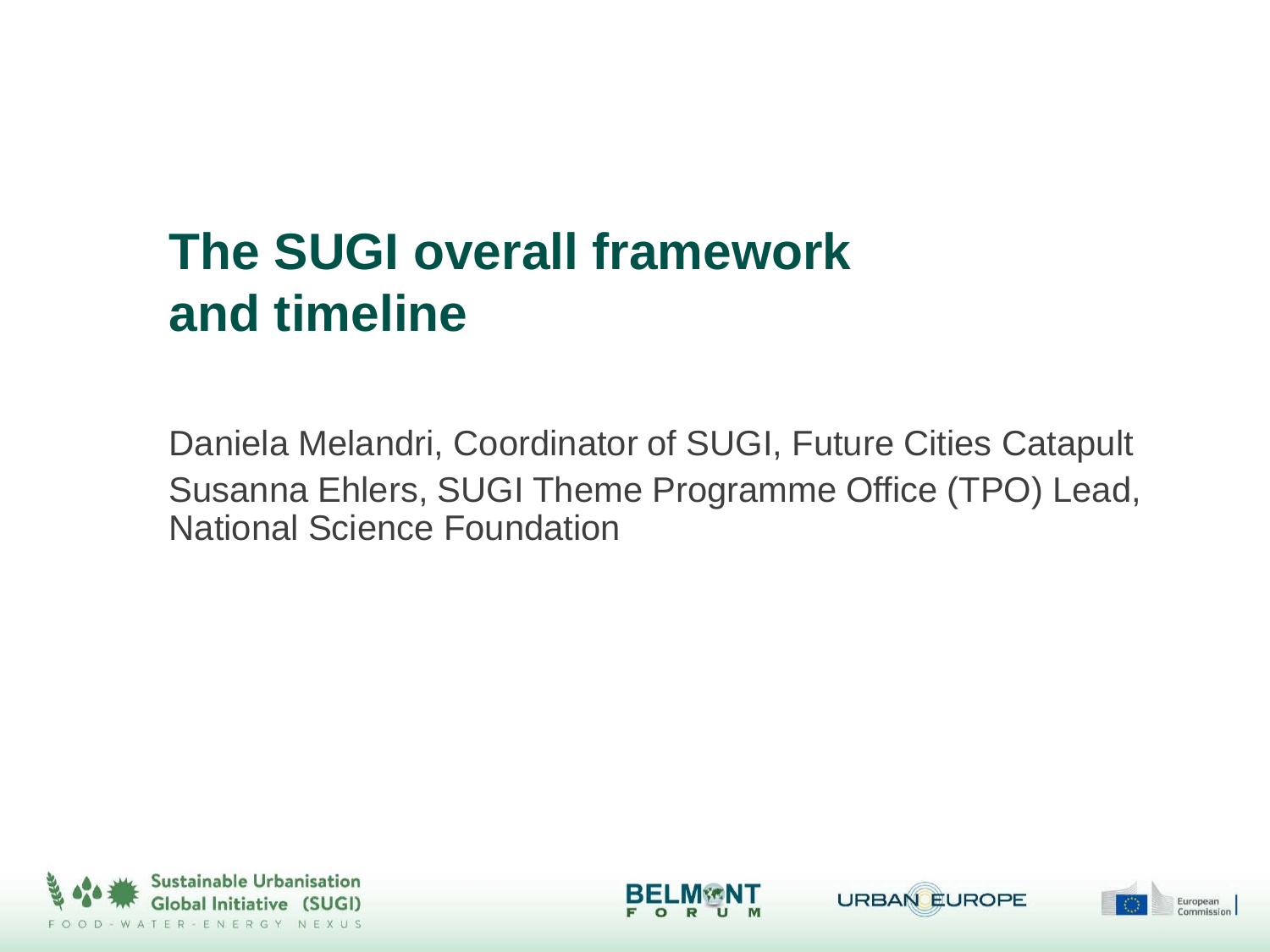### **Formal reporting and requirements**

#### Hanna Scheck, SUGI call secretariat, FFG







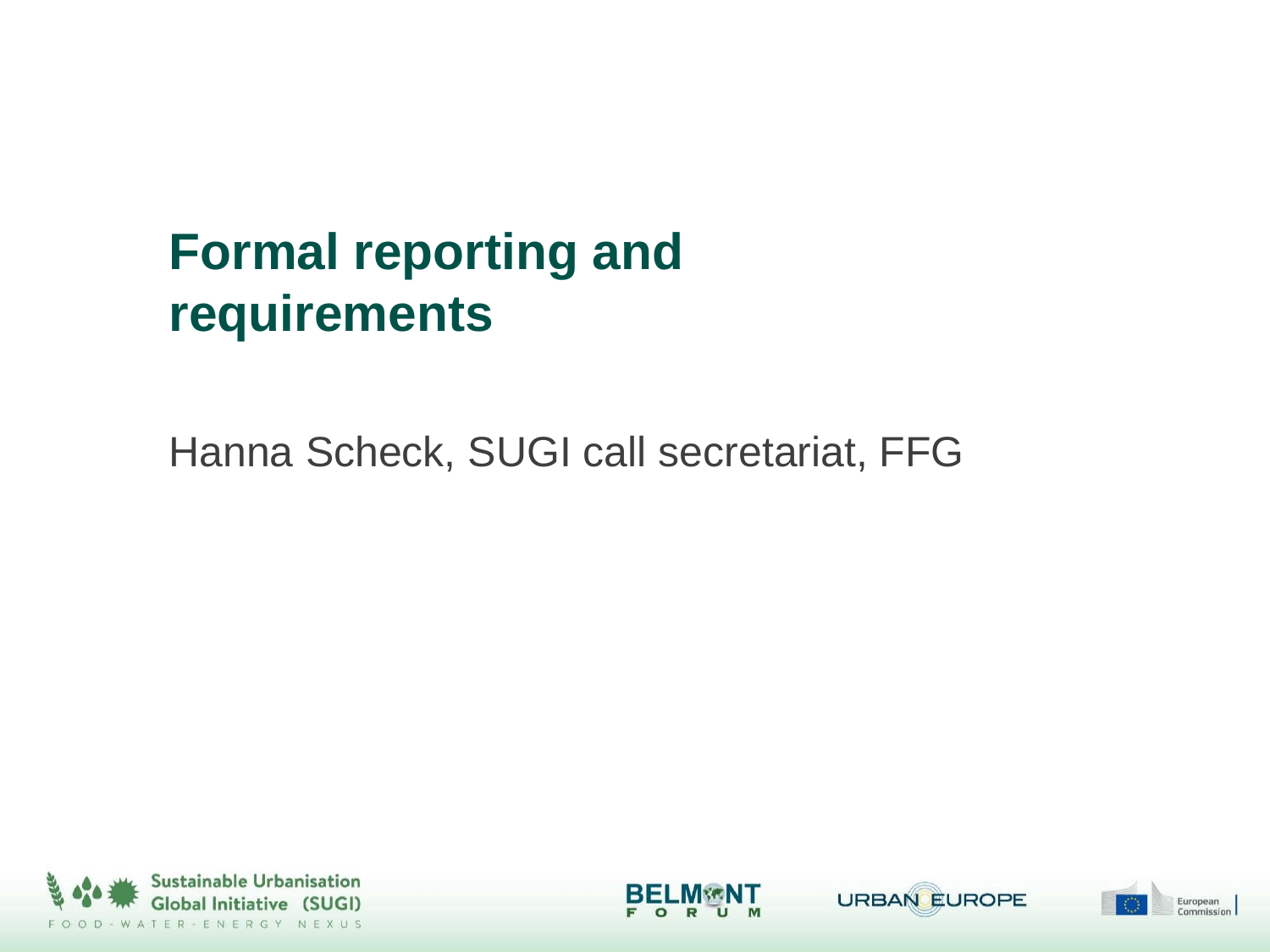### **Monitoring projects' progress and impact**

Tina Vuga, ARRS Hassan Virji, Chair of the SUGI Expert Committee on Innovation and Impact Delivery







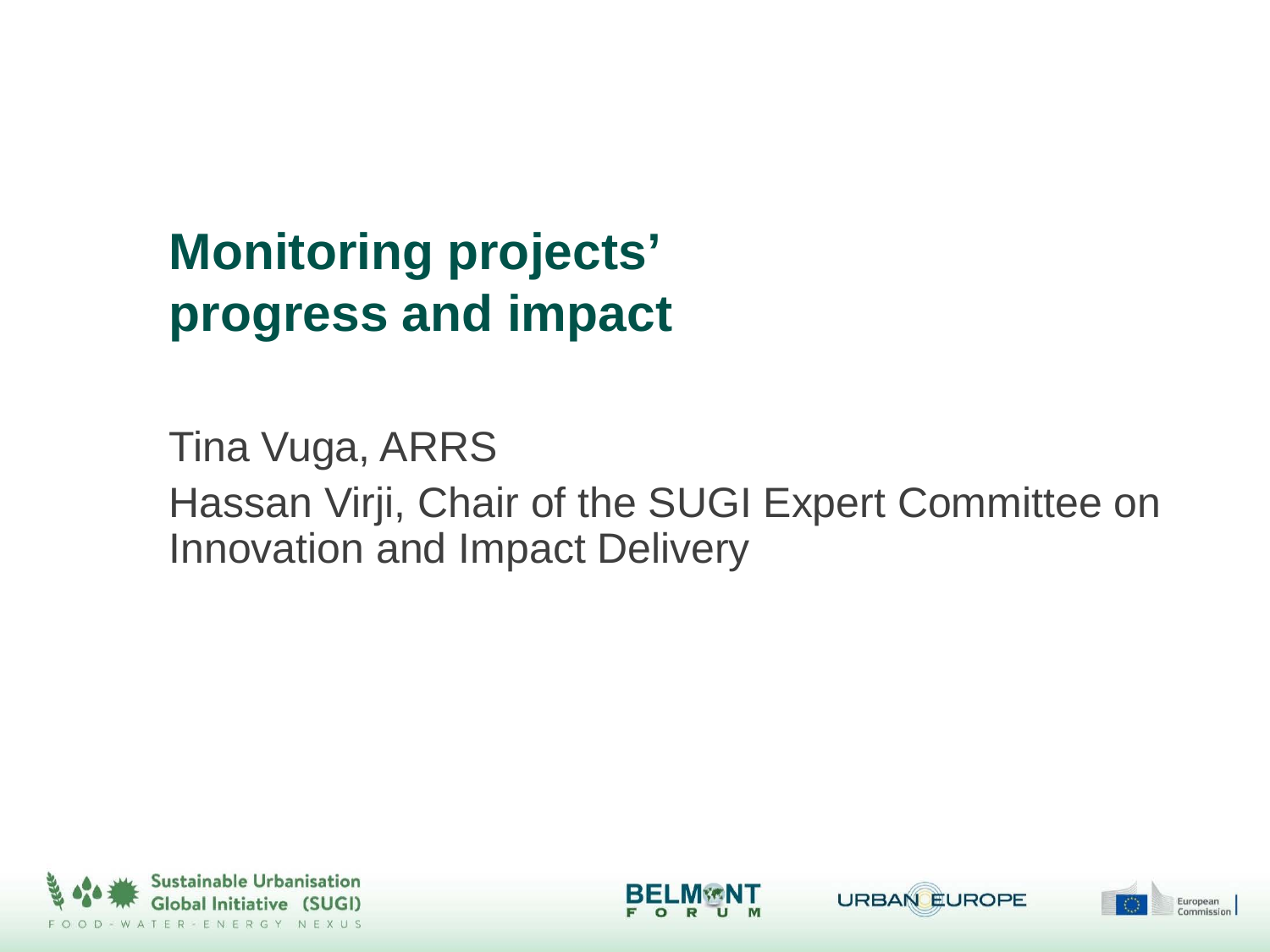#### **Communication, support activities and events**

Katarina Schylberg and Magnus Brink IQS, JPI Urban Europe management board







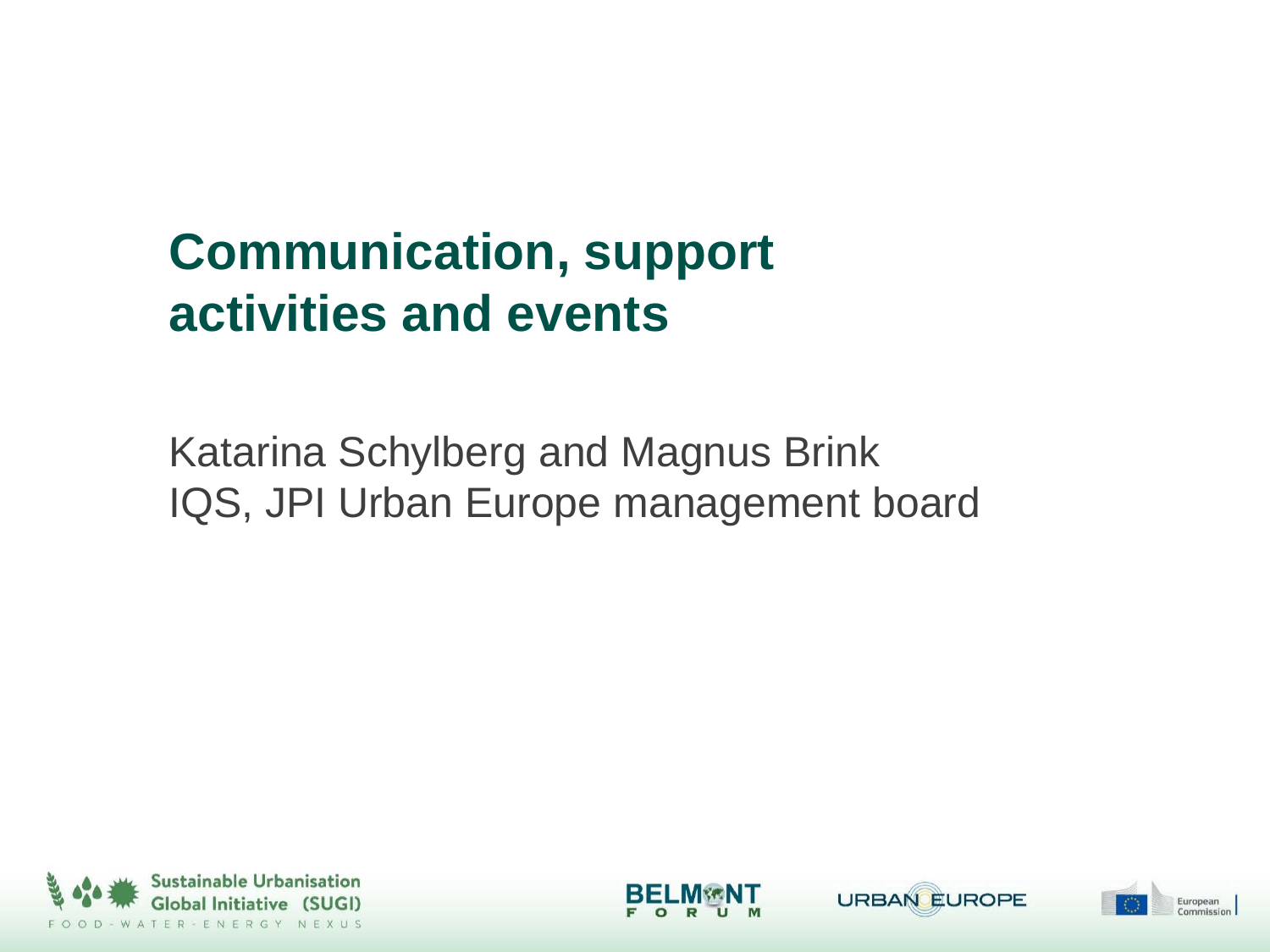# **Belmont Forum support activities**

Information on additional Belmont Forum requirements and support activities.







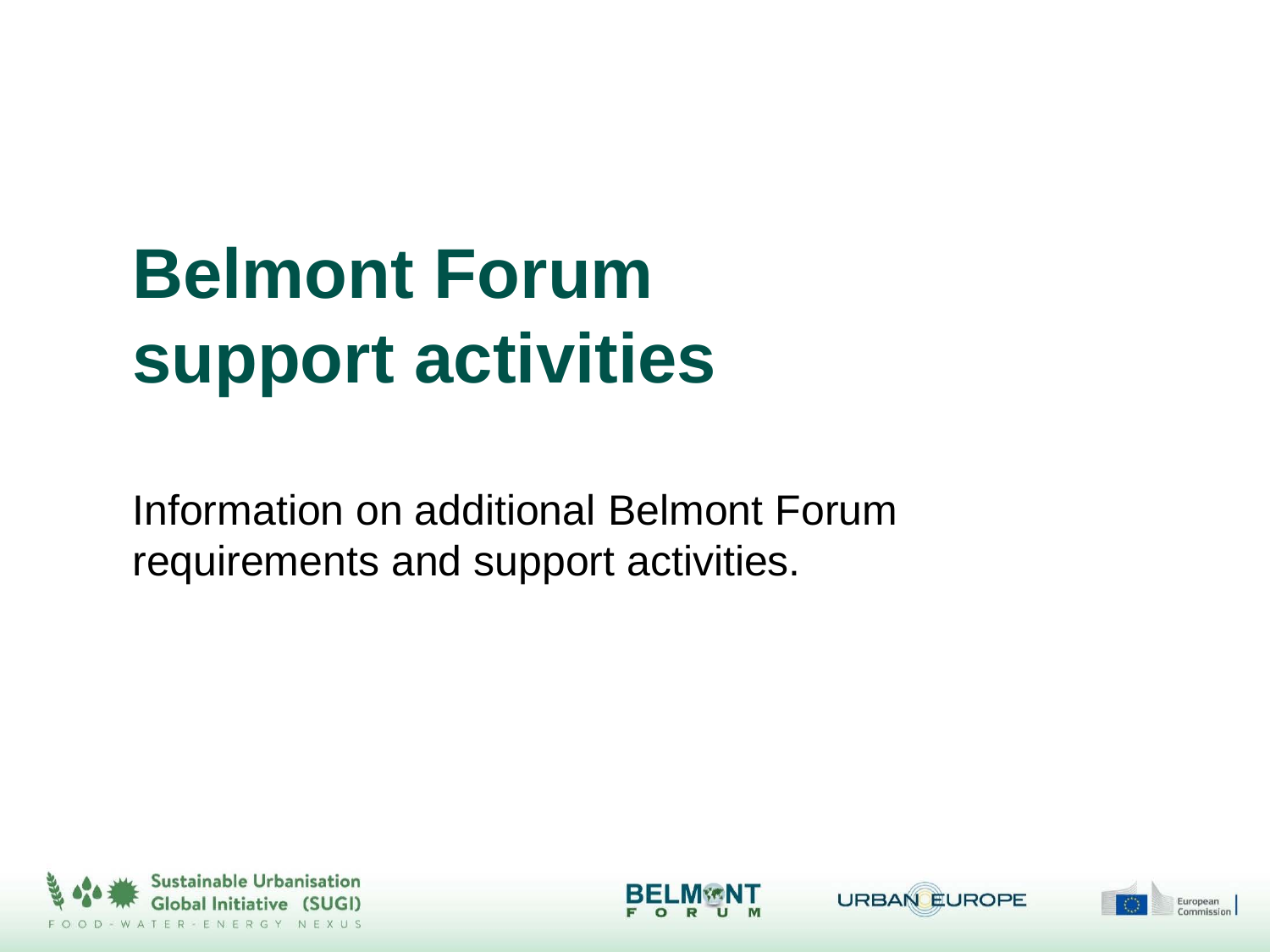#### **Future Earth cross- project synthesis activities**

Josh Tewksbury Global Hub Director, Future Earth







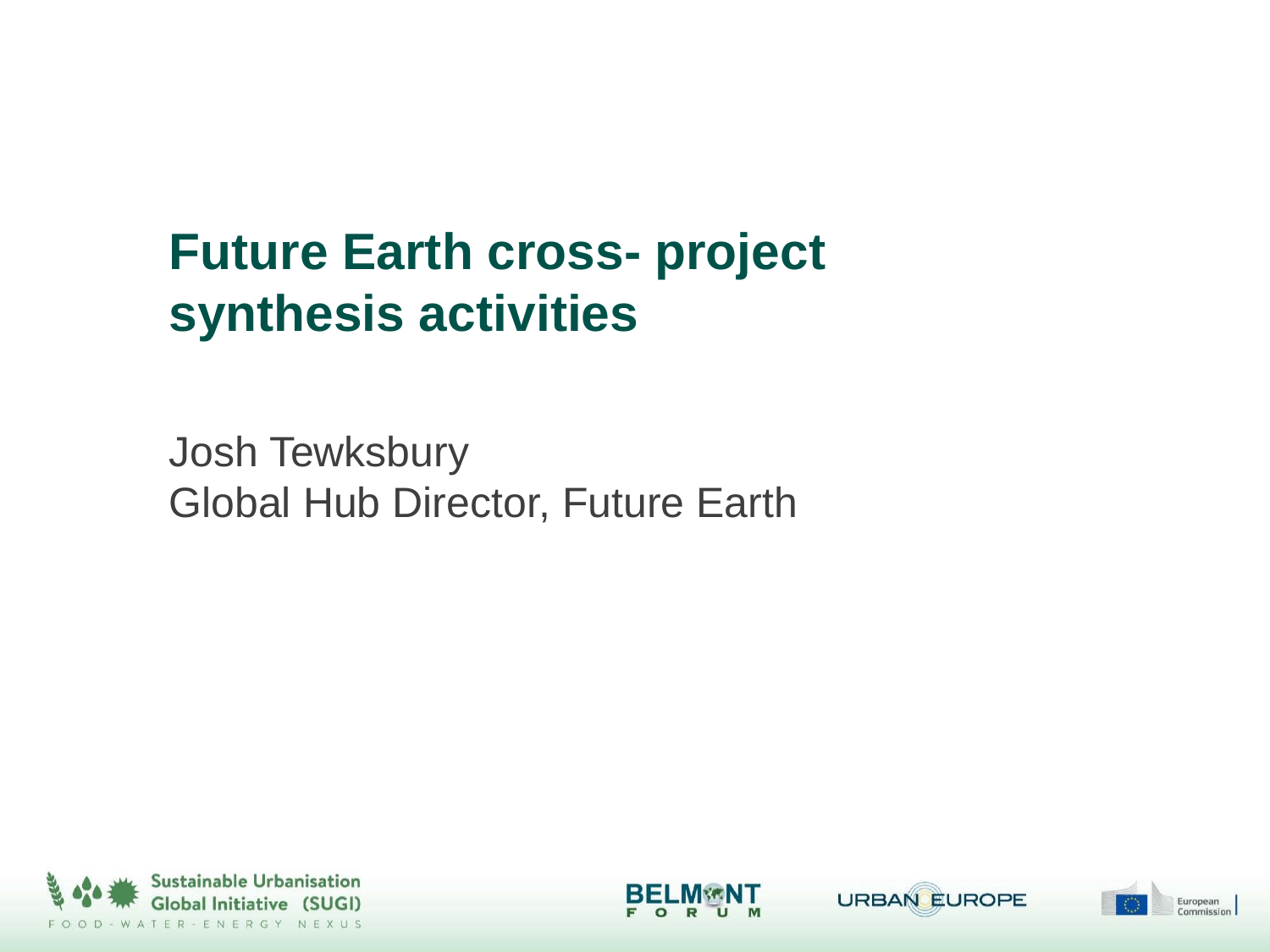#### **Global Sustainability Scholars**

Kirsten Rowell, Director of Research Leadership in the Research & Innovation Office, University of Colorado Boulder







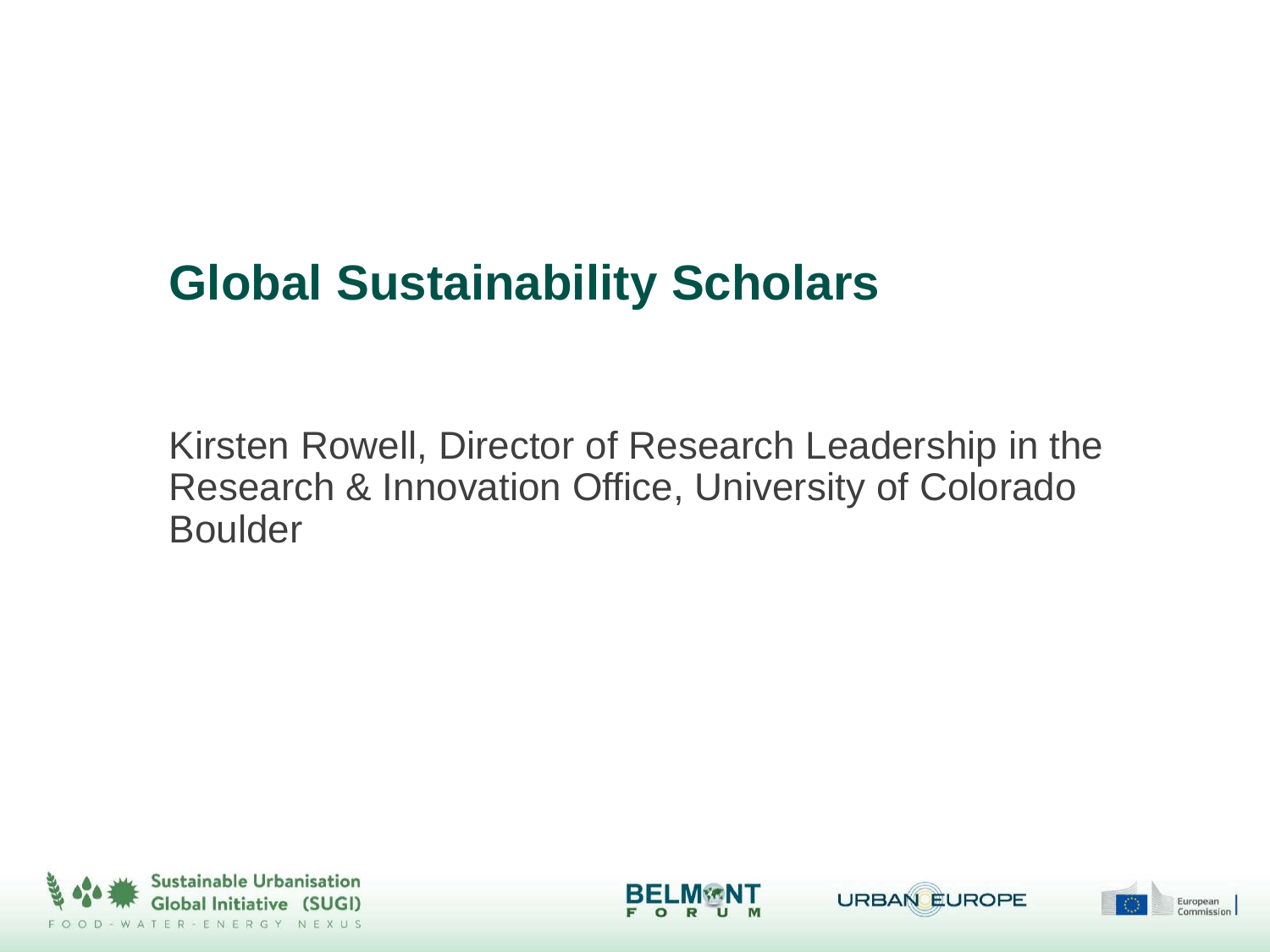**Belmont Forum e-Infrastructures and Data Management– expectations on open data policy and data management and potential training opportunities**

Clement Ng, Program Coordinator, JST







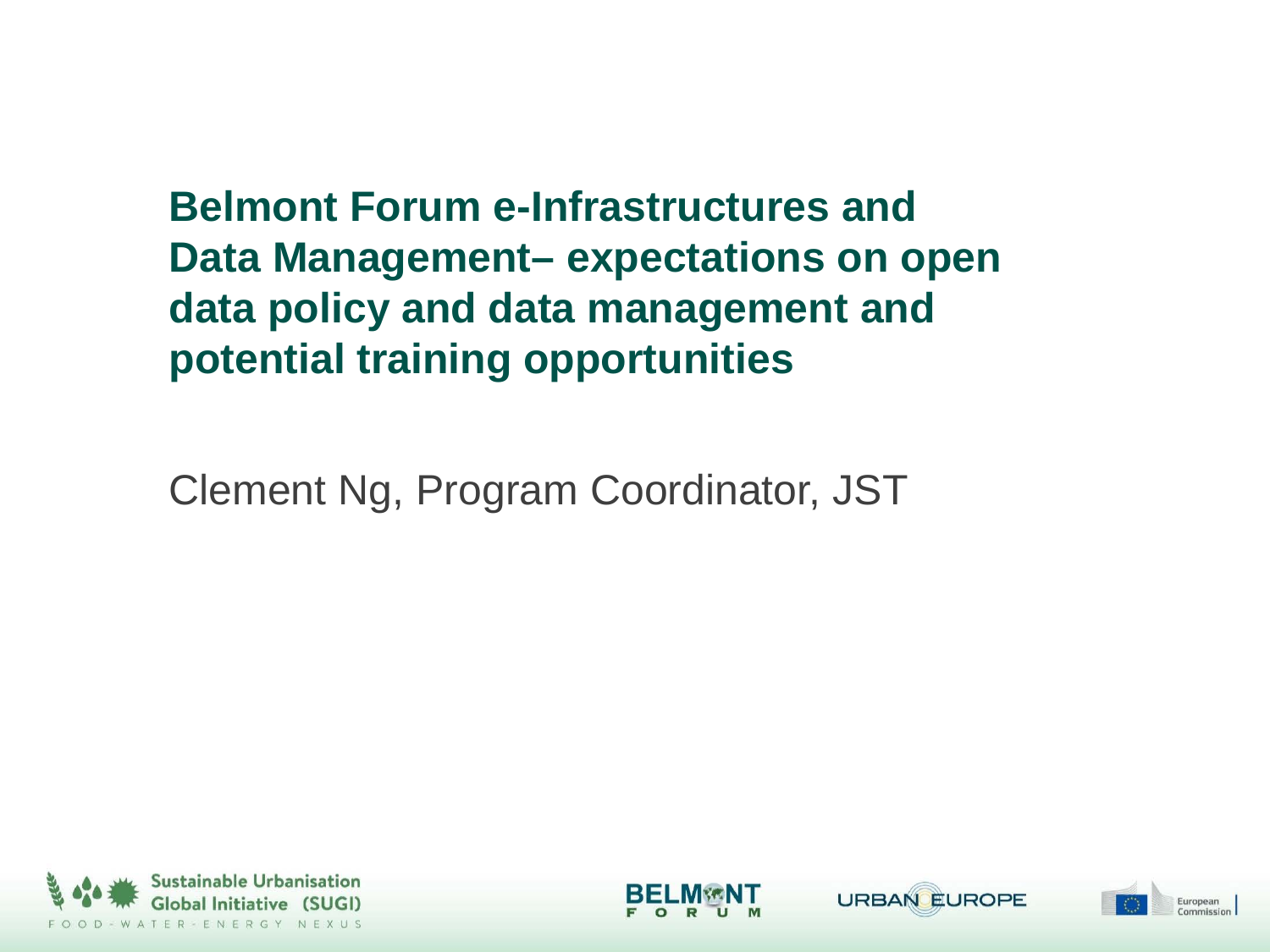## **Coffee break with a chance to talk individually with WP-leaders**





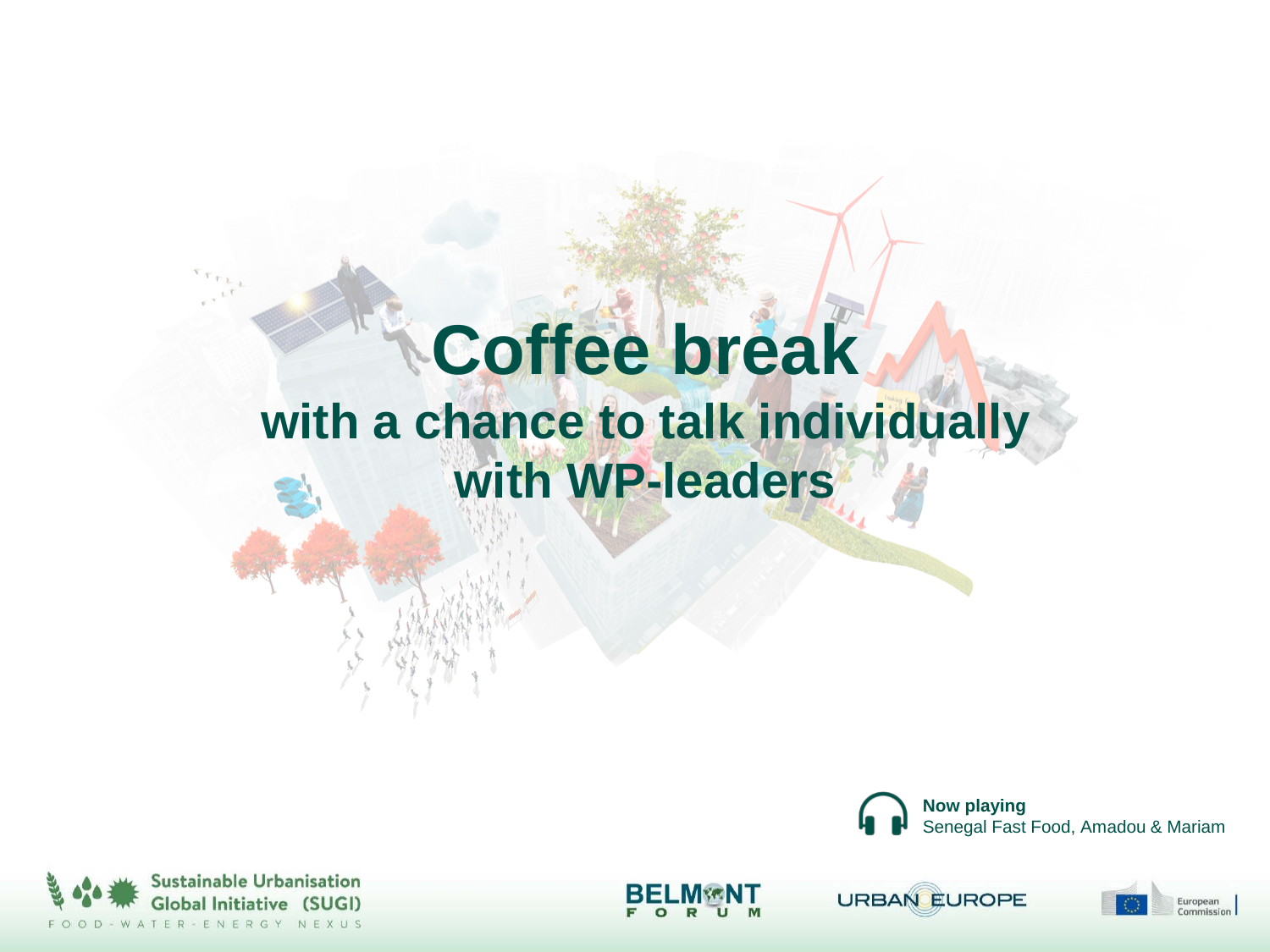## **Wrapping up and checking out**





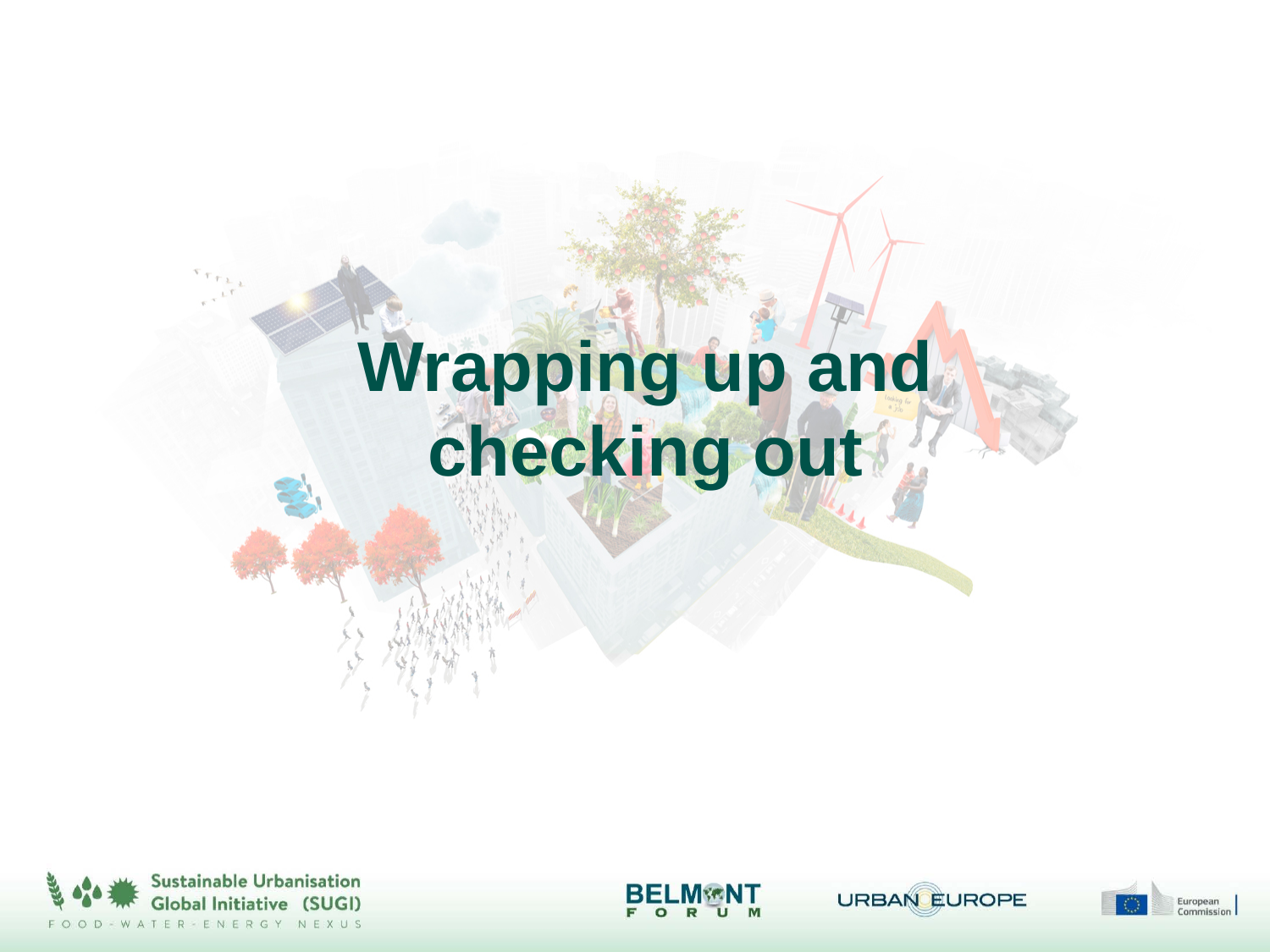### **Reporting back conclusions and take-aways from the workshop on international collaboration**

Ann Rodenstedt, Senior Research Officer, Formas Emma Holmqvist, Senior Research Officer, Formas







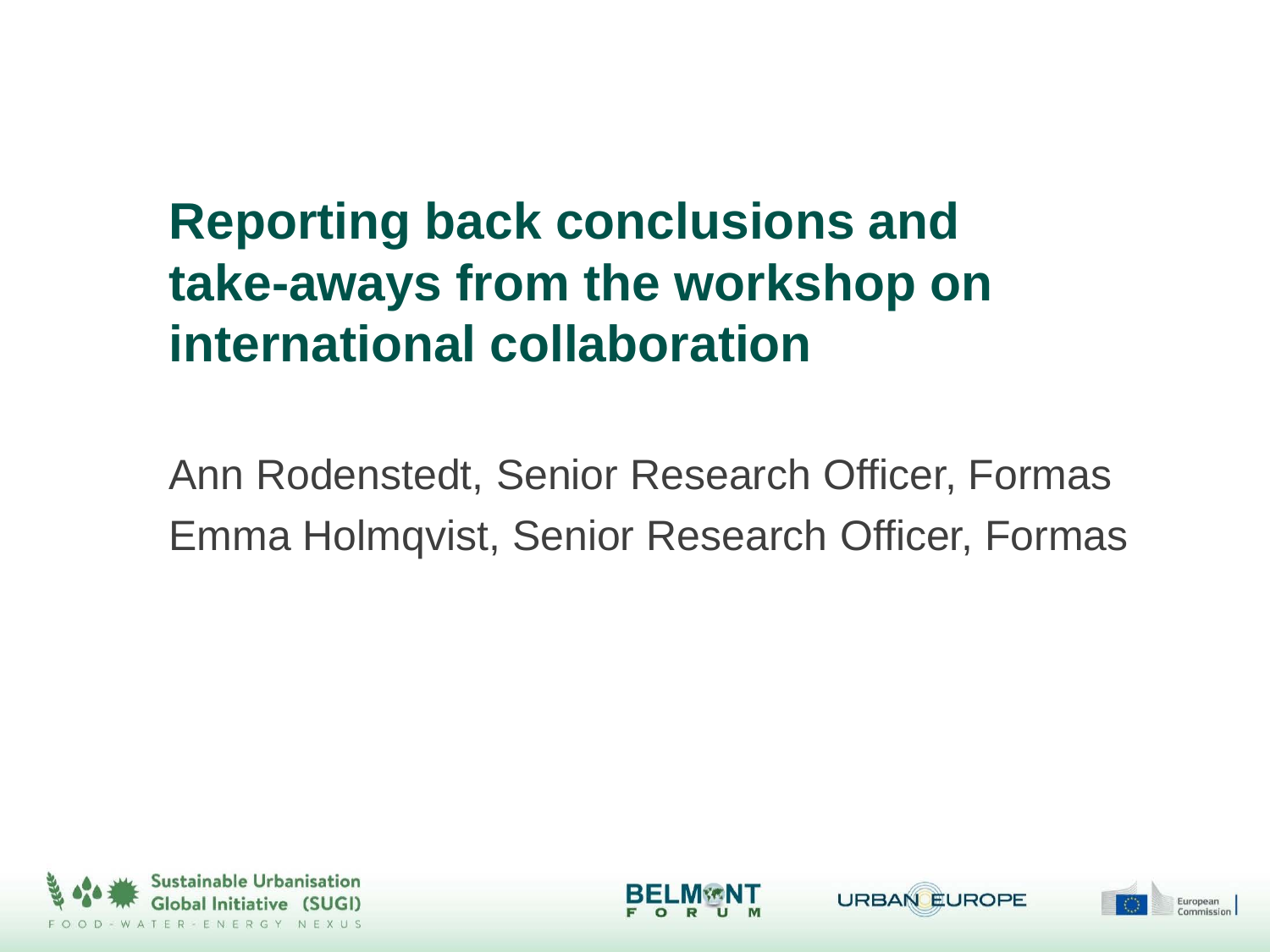# **Last reflection round among participants**